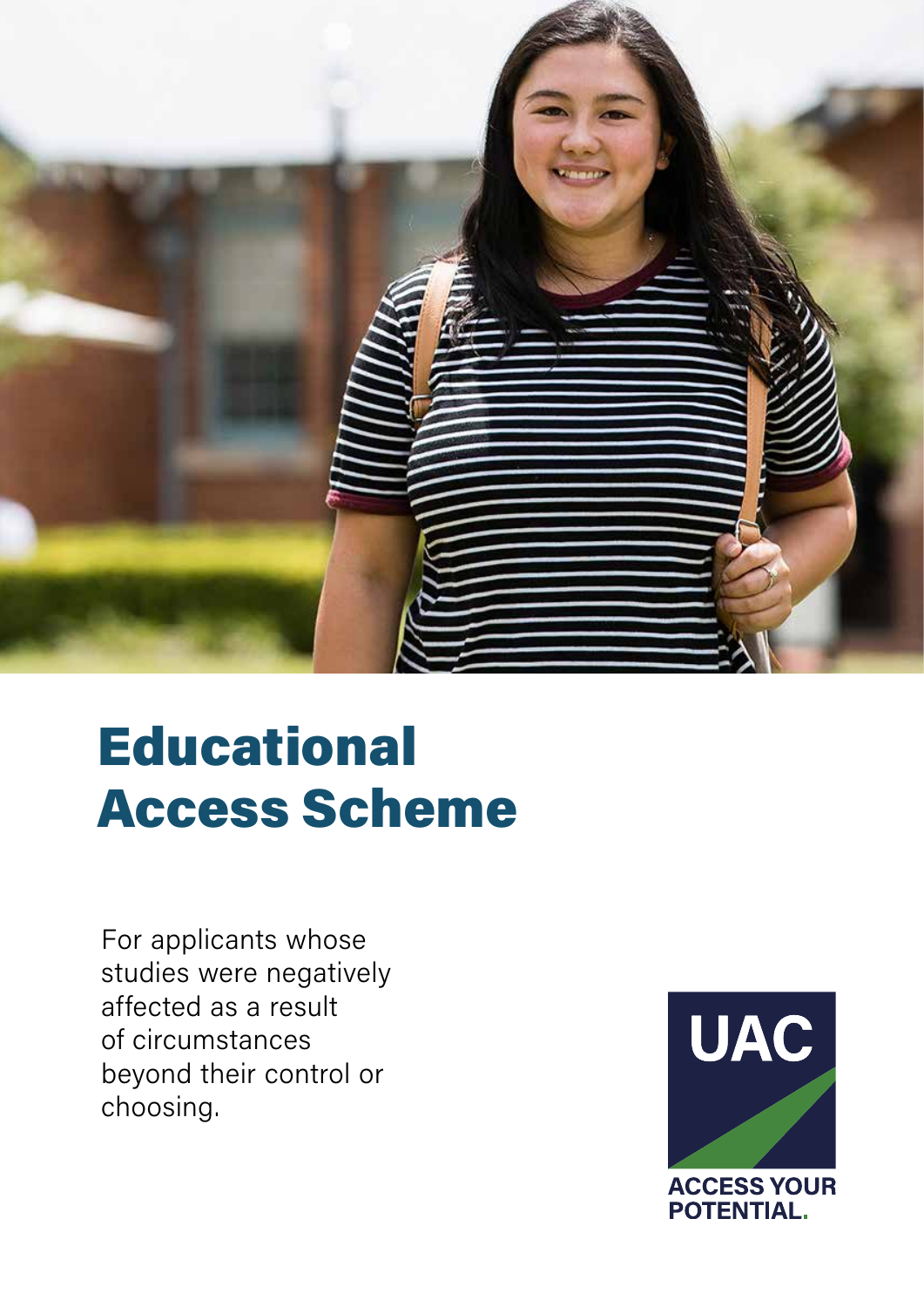

# Key dates

| <b>Educational Access Scheme</b> |    |                                                                                                                                                                                                                                                                                          |
|----------------------------------|----|------------------------------------------------------------------------------------------------------------------------------------------------------------------------------------------------------------------------------------------------------------------------------------------|
| 2022                             |    |                                                                                                                                                                                                                                                                                          |
| September                        | 30 | Closing date for early bird applications for undergraduate admission:<br>undergraduate application charge increases                                                                                                                                                                      |
| November                         | 22 | Deadline to submit an Educational Access Scheme application (and<br>documents) to:<br>guarantee receipt of your eligibility letter by Thursday 15 December 2022<br>and ensure you have time to change preferences for December Round 2<br>have it considered in December Round 2 offers. |
| December                         | 15 | Starting date for progressive release of EAS eligibility letters                                                                                                                                                                                                                         |
|                                  | 22 | Deadline for EAS applications and documents for consideration in January Round 1                                                                                                                                                                                                         |
|                                  |    |                                                                                                                                                                                                                                                                                          |
| 2023                             |    |                                                                                                                                                                                                                                                                                          |
| February                         | 3  | Final closing date for EAS applications and documents for semester 1, 2023<br>admissions                                                                                                                                                                                                 |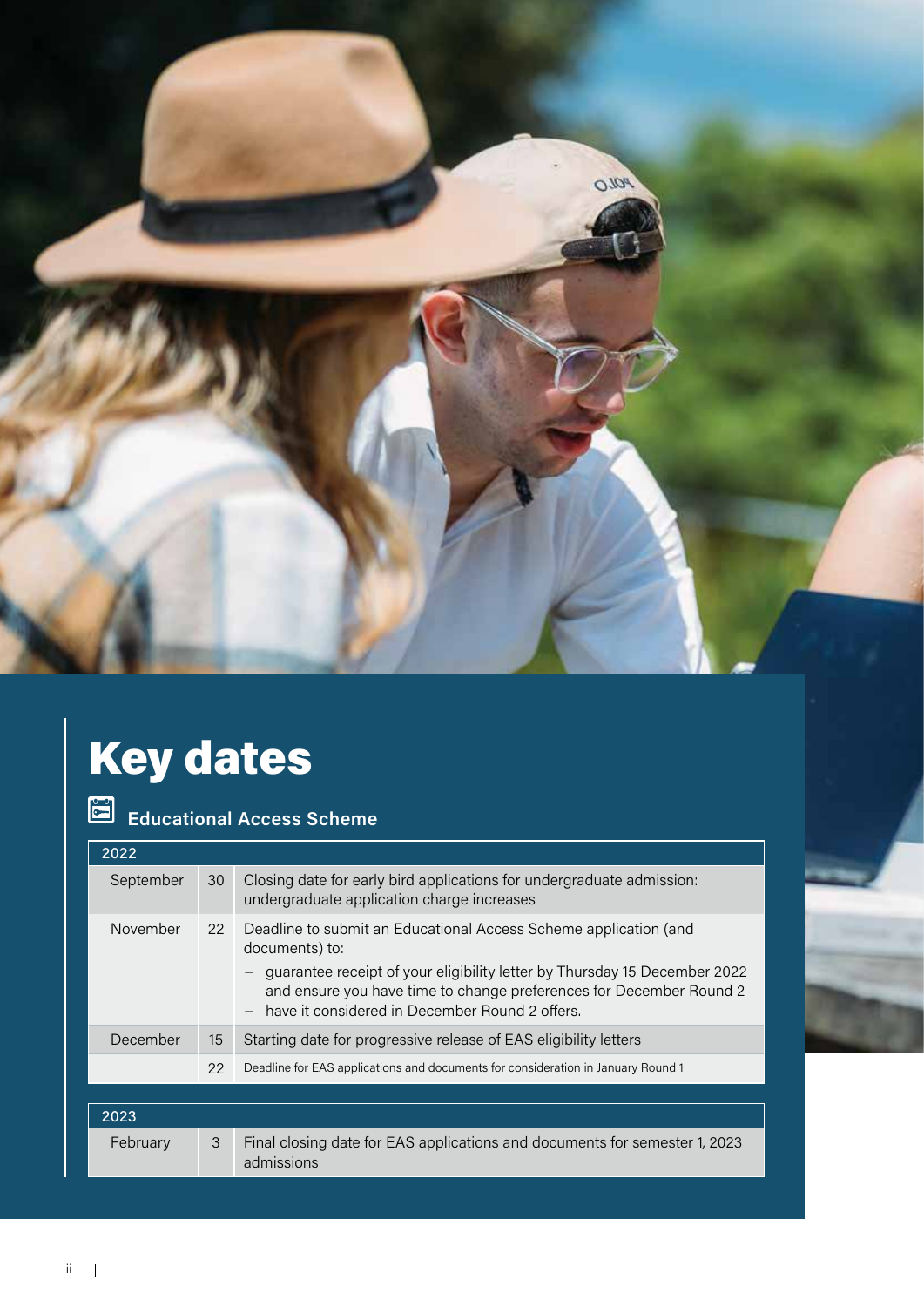

# **Contents**

| <b>Educational Access Scheme</b>         | $\mathcal{P}$ |
|------------------------------------------|---------------|
| Disadvantages you can claim              | 4             |
| Disrupted schooling                      | 4             |
| Financial hardship                       | 6             |
| Severe family disruption                 | 9             |
| Excessive family responsibilities        | 13            |
| English language difficulty              | 15            |
| Personal illness/disability              | 17            |
| Refugee status                           | 18            |
| School environment                       | 18            |
| Participating institutions: 2022 to 2023 | 21            |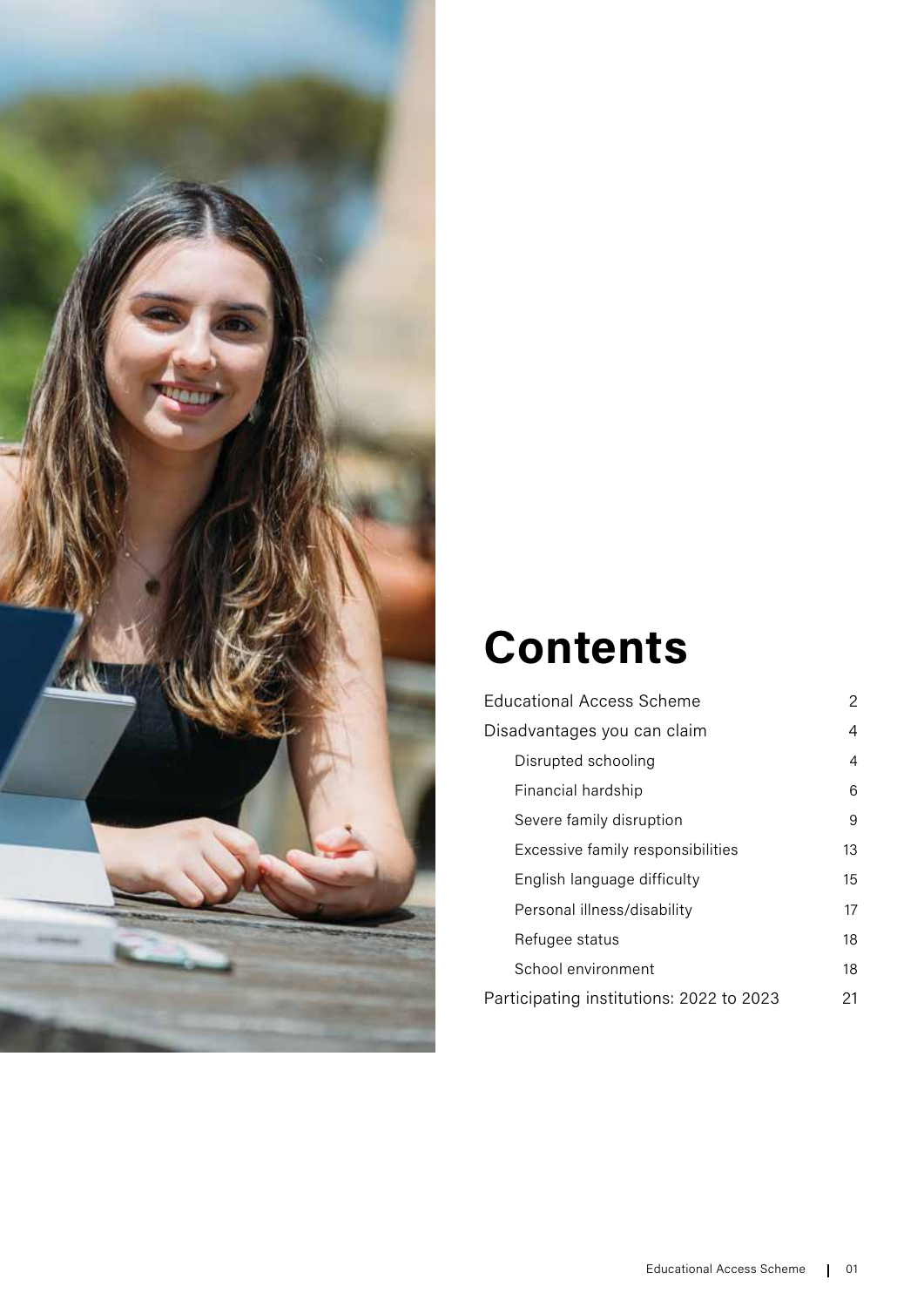

# **Educational Access Scheme**

To apply for EAS, you must be able to demonstrate that, as a result of circumstances beyond your control or choosing, your studies were negatively affected for a significant period during:

- − Year 11 and/or Year 12
- $\alpha$ r
- − the period in which you gained the qualifications you are using to seek admission to an undergraduate course.

The majority of disadvantages must have been experienced for **at least six months**. For current Year 12 applicants this is calculated to the end of October, when studies for the HSC have been completed.

You must also be:

- − a UAC undergraduate applicant
- − an Australian citizen, a New Zealand citizen or a permanent resident of Australia (including a holder of an Australian permanent resident humanitarian visa). International students cannot apply for EAS.

**Elite athletes and performers** can apply for EAS but cannot apply for disadvantages caused by their sporting and/or performance commitments (eg being absent from school to train or compete or completing some or all studies by distance education due to training, practice and/or performance commitments). To have these commitments considered, contact the institution.

#### **How EAS works**

If you're considered under EAS and your ATAR is below the required selection rank for one or more of your course preferences, institutions can increase your selection rank for those courses and make you more competitive for a place. But you are not guaranteed a place: you still have to compete against other applicants.

We cannot specify how many points will be added to your selection rank, but some institutions publish details of their EAS equity adjustments on their websites.

### **Automatically-generated applications**

We will automatically generate an EAS application for you (ie you don't have to submit an application) if:

- − the residential address you enter in your UAC undergraduate application is identified by the Australian Bureau of Statistics as being in the lowest 25% of socio-economic disadvantage in Australia
- − you currently attend a school on the S01R or S01C list (view lists at [uac.edu.au/eas-schools-lists](https://uac.edu.au/future-applicants/scholarships-and-schemes/educational-access-schemes/schools-lists)).

In both these cases, we'll send you a confirmation email the day after you submit your undergraduate application.

To claim additional disadvantages, you still need to submit an EAS application, but you don't need to include details about the disadvantage covered by your automatically-generated application.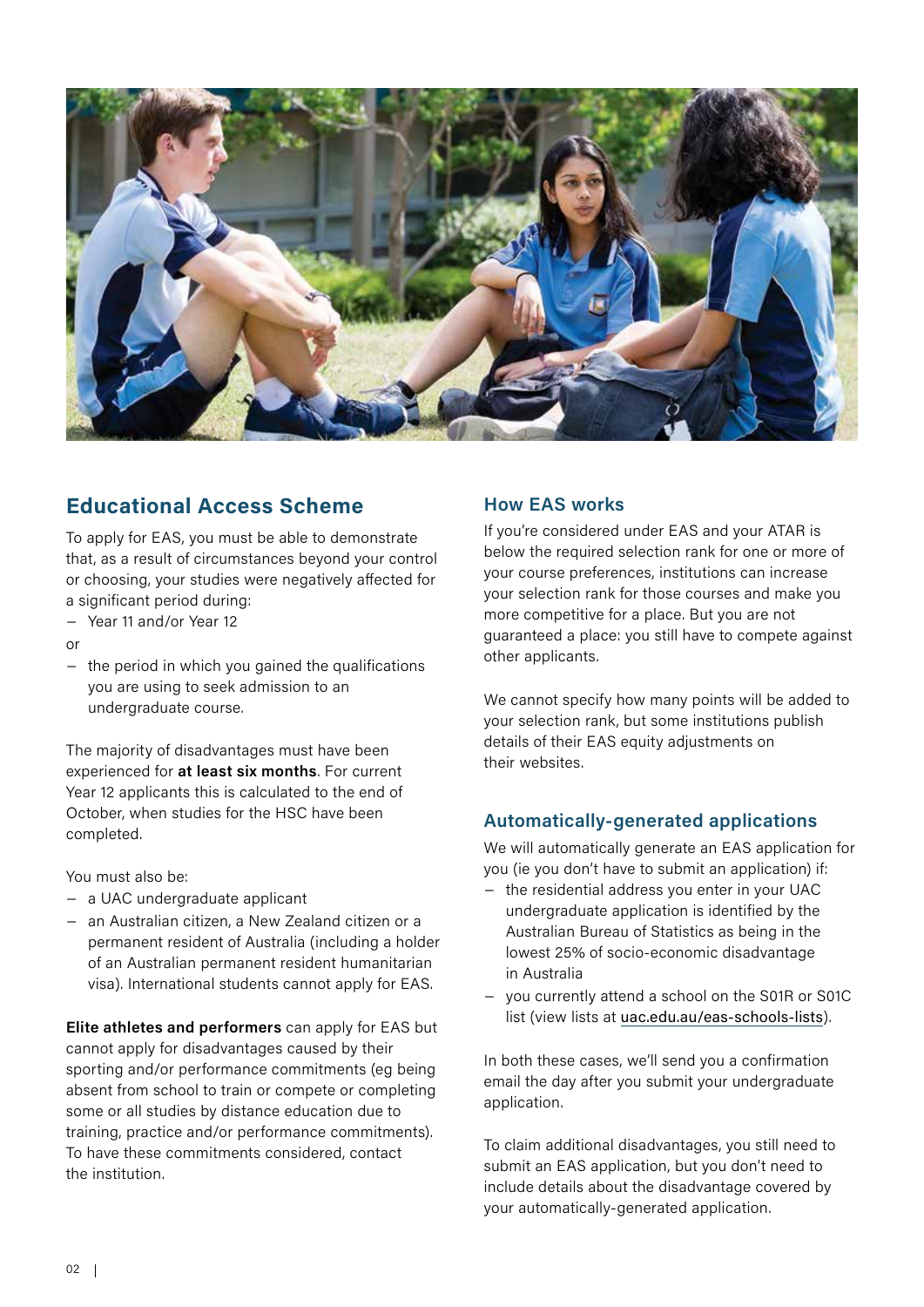# Your application can't be assessed until your supporting documents have been uploaded.

#### **How to apply**

Before starting your application, check the eligibility criteria and documents required for each EAS disadvantage: refer to pages 4 to 19 in this booklet or go to [uac.edu.au/eas](https://www.uac.edu.au/future-applicants/scholarships-and-schemes/educational-access-schemes).



From the UAC website, submit your undergraduate application.

Select 'Apply for EAS' on the undergraduate application confirmation page

#### **Educational Access Scheme**



Apply for EAS

or log in to your completed undergraduate application and select 'EAS'.

| <b>UAC</b> | Undergraduate                                   |  |
|------------|-------------------------------------------------|--|
|            | Rose American Contains Economics Demancial Lin- |  |

- Open the category of disadvantage you wish  $\overline{3}$ to claim. Select the specific disadvantages that apply to you and answer the follow-up questions. When you have selected all the relevant disadvantages in that category, click 'Save'. Repeat for each category you wish to claim.
- Acknowledge the alerts to upload documents.
- Agree to the declaration and authority and  $5<sup>1</sup>$ submit your EAS application.
- Download your confirmation of application  $6 \mid$ and the document cover sheet for each of your claimed disadvantages. The document cover sheet details the eligibility criteria for the disadvantage and lists the supporting documents you need to provide.

Upload completed cover sheets and  $\overline{7}$ supporting documents to your application at least 10 working days before the undergraduate offer round in which you wish to be considered (or as advised in the key dates on the UAC website).

#### **Commonly required documents**

#### **Applicant statement**

Complete the applicant statement in your own words. Provide all the factual details requested while being as precise and specific as possible.

#### **Educational impact statement**

An educational impact statement must be written by a responsible person (eg school principal, counsellor, year adviser, careers adviser) who can comment on the impact of your disadvantage on your education.

#### **Medical impact statement**

If you're claiming 'Personal illness/disability' (disadvantage code P01A), a medical impact statement must be supplied. It must:

- − be completed by a registered health professional who is treating your medical condition/disability
- − not be completed by the same person who completed the educational impact statement.

#### **Documents not in English**

You must supply a copy of:

- − the document in the original language
- an English translation of the document.

Your documents must be translated by:

- − Multicultural NSW ([multicultural.nsw.gov.au](https://multicultural.nsw.gov.au/)) or
- − a translator accredited by the National Accreditation Authority for Translators and Interpreters (NAATI). A list of NAATI-accredited translators in Australia and some overseas locations is available at [naati.com.au](https://www.naati.com.au/) or email [infonsw@naati.com.au](mailto:?subject=). Note that NAATI itself does not offer translation services.

**If you do not provide the required documents, your claim may not be assessed. For detailed document requirements, go to** [uac.edu.au/eas-applications](https://uac.edu.au/eas-applications).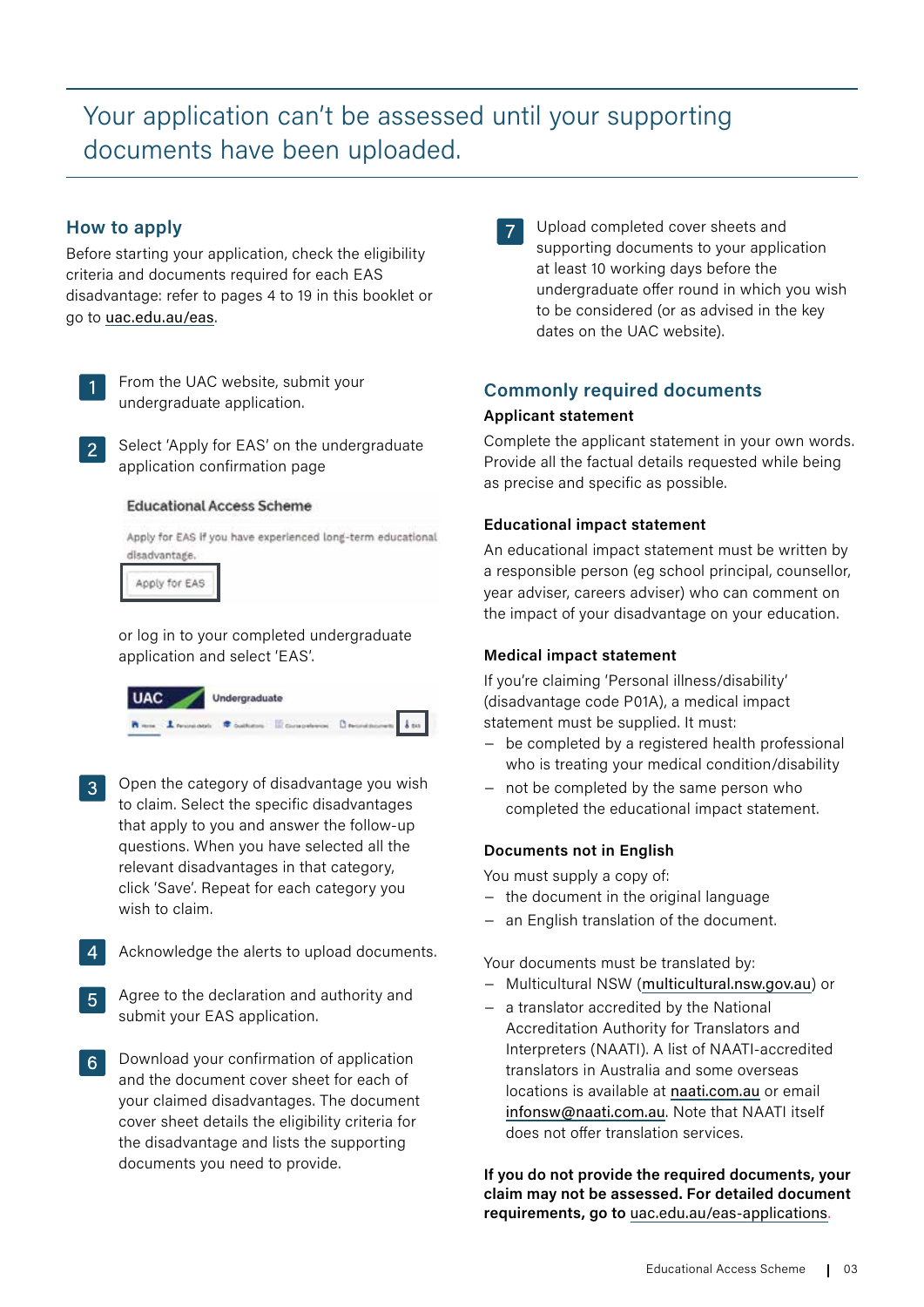# **Disadvantages you can claim**

and the documents you will need to provide

# Disrupted schooling

| D01A: Attended three or more different secondary schools during Years 10, 11 and 12 |                                                                                                                                                                                                                                                                                                                                        |  |
|-------------------------------------------------------------------------------------|----------------------------------------------------------------------------------------------------------------------------------------------------------------------------------------------------------------------------------------------------------------------------------------------------------------------------------------|--|
| Eligibility criteria                                                                | You attended three or more different secondary schools in Australia during Years 10, 11<br>and 12 or equivalent.<br><b>Note:</b> Eligibility does not include moving from junior high school to senior high school,<br>attendance at an intensive language centre/s, or schools attended as part of an<br>exchange program.            |  |
| Applicant statement<br>requirements                                                 | - Details of the secondary schools you attended during Years 10, 11 and 12 or<br>equivalent and the period you attended each school.<br>Reason/s why you changed schools.<br>$\overline{\phantom{m}}$                                                                                                                                  |  |
| Educational impact<br>statement required?                                           | No.                                                                                                                                                                                                                                                                                                                                    |  |
| Supporting<br>documentation<br>required                                             | A record of attendance from each secondary school you attended during Years 10, 11<br>and 12 or equivalent. The record of attendance must be issued on the school letterhead,<br>be signed by the principal or another senior person at your school and confirm the<br>period you attended the school. It is not a record of absences. |  |

| D01B: Moved to Australia after the beginning of Year 11 + English is your first language |                                                                                                                                                                                                                                                                                                                                                                                                                                                                                                                      |  |
|------------------------------------------------------------------------------------------|----------------------------------------------------------------------------------------------------------------------------------------------------------------------------------------------------------------------------------------------------------------------------------------------------------------------------------------------------------------------------------------------------------------------------------------------------------------------------------------------------------------------|--|
| Eligibility criteria                                                                     | You started school in Australia during Year 11 and/or Year 12 or equivalent and English is<br>your first language.                                                                                                                                                                                                                                                                                                                                                                                                   |  |
| Applicant statement<br>requirements                                                      | Details of the date you arrived in Australia.<br>$\overline{\phantom{a}}$<br>Details of the school/s you attended, and the periods attended.<br>$\qquad \qquad -$<br>The country in which you undertook your secondary education before coming<br>$\qquad \qquad -$<br>to Australia.                                                                                                                                                                                                                                 |  |
| Educational impact<br>statement required?                                                | No.                                                                                                                                                                                                                                                                                                                                                                                                                                                                                                                  |  |
| Supporting<br>documentation<br>required                                                  | - A copy of your passport indicating date of entry to Australia or an international<br>movement record from the Department of Home Affairs.<br>A record of attendance from each secondary school you attended during Year 11<br>$\overline{\phantom{m}}$<br>and/or Year 12 or equivalent. The record of attendance must be issued on the school<br>letterhead, be signed by the principal or another senior person at your school and<br>confirm the period you attended the school. It is not a record of absences. |  |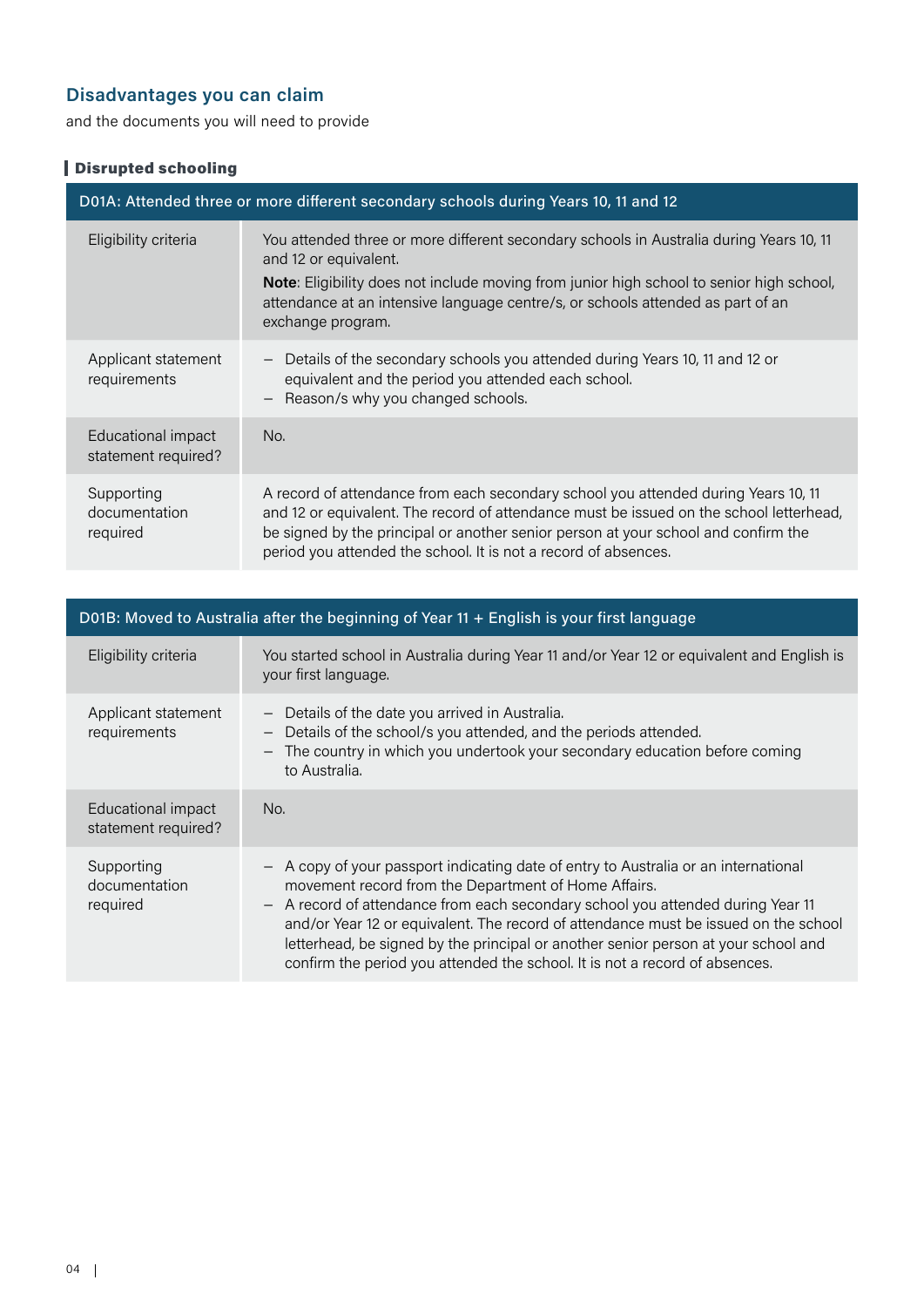| D01C: Moved interstate after the beginning of Year 11 |                                                                                                                                                                                                                                                                                                                              |  |
|-------------------------------------------------------|------------------------------------------------------------------------------------------------------------------------------------------------------------------------------------------------------------------------------------------------------------------------------------------------------------------------------|--|
| Eligibility criteria                                  | You moved interstate during Year 11 and/or Year 12 or equivalent.                                                                                                                                                                                                                                                            |  |
| Applicant statement<br>requirements                   | Details of the secondary schools you attended since the beginning of Year 10<br>$\overline{\phantom{m}}$<br>(school, state/territory and period attended)<br>Reason/s why you moved interstate.<br>$\qquad \qquad -$                                                                                                         |  |
| Educational impact<br>statement required?             | No.                                                                                                                                                                                                                                                                                                                          |  |
| Supporting<br>documentation<br>required               | A record of attendance from each school you attended during Years 10, 11 and 12 or<br>equivalent. The record of attendance must be issued on the school letterhead, be<br>signed by the principal or another senior person at your school and confirm the period<br>you attended the school. It is not a record of absences. |  |
|                                                       |                                                                                                                                                                                                                                                                                                                              |  |

| S01D: Studying any Year 12 subjects through distance education or an access program |                                                                                                                                                                                                                                                                                                                                                                                                                                                                                                                                                                                                                        |  |
|-------------------------------------------------------------------------------------|------------------------------------------------------------------------------------------------------------------------------------------------------------------------------------------------------------------------------------------------------------------------------------------------------------------------------------------------------------------------------------------------------------------------------------------------------------------------------------------------------------------------------------------------------------------------------------------------------------------------|--|
| Eligibility criteria                                                                | You're studying any of your Year 12 courses through a secondary distance education<br>centre or an access program as a result of circumstances beyond your control or<br>choosing; for example, the Year 12 course you have chosen is not provided by the<br>secondary school you are attending and you have to study it online via a distance<br>education provider.<br>Note: You are not eligible for S01D if you are attending face-to-face classes (ie not<br>distance education) at a Community College, Saturday school, TAFE or other equivalent<br>provider, even if the course is not offered by your school. |  |
| Applicant statement<br>requirements                                                 | - Details of your HSC program and how you're studying (eg at school, by distance<br>education or through an access program).<br>- The reason/s for your enrolment in HSC courses by distance education or through<br>an access program.                                                                                                                                                                                                                                                                                                                                                                                |  |
| Educational impact<br>statement required?                                           | Yes. The educational impact statement must confirm you are studying courses<br>through a secondary distance education centre or an access program as a result of<br>circumstances beyond your control or choosing. If you don't provide an educational<br>impact statement confirming this, you will be assessed as ineligible for this<br>disadvantage code.                                                                                                                                                                                                                                                          |  |
| Supporting<br>documentation<br>required                                             | Your Confirmation of Entry from NESA for the HSC<br>or<br>A letter from the distance education centre or access program confirming your<br>enrolment and the courses you are undertaking.                                                                                                                                                                                                                                                                                                                                                                                                                              |  |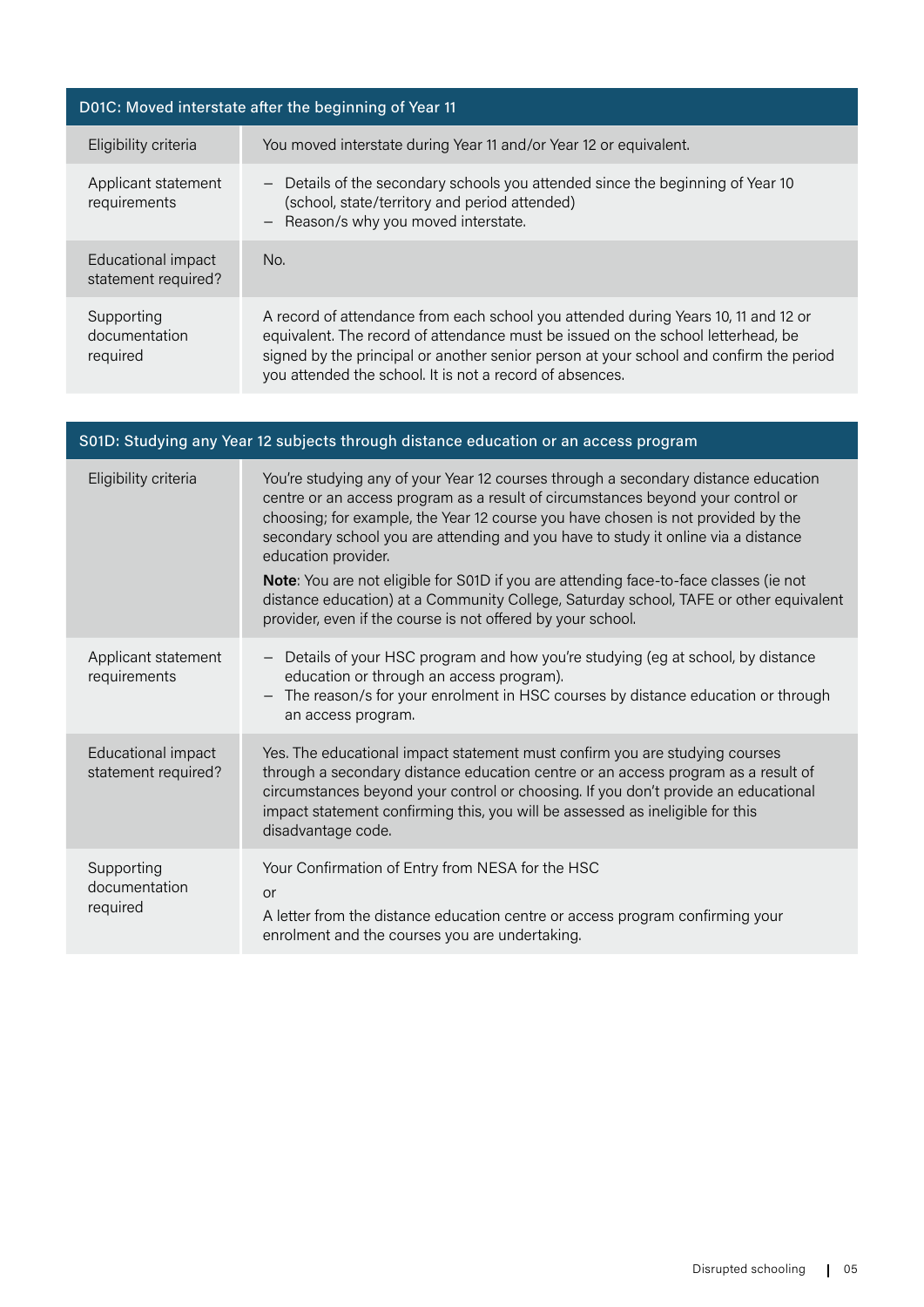# Financial hardship

You should claim all disadvantages under the financial hardship category for which you are eligible. You cannot claim F01C if you are eligible for any of the following: F01A, F01B, F01D, F01K, F01S.

| F01A: Receiving Youth Allowance, Austudy or ABSTUDY<br>F01B: Receiving other Centrelink means-tested benefits |                                                                                                                                                                                                                                                                                                                                                                                                                                                                                                                                                                                                                                                                                                                                                                                                                                                                                                                        |  |
|---------------------------------------------------------------------------------------------------------------|------------------------------------------------------------------------------------------------------------------------------------------------------------------------------------------------------------------------------------------------------------------------------------------------------------------------------------------------------------------------------------------------------------------------------------------------------------------------------------------------------------------------------------------------------------------------------------------------------------------------------------------------------------------------------------------------------------------------------------------------------------------------------------------------------------------------------------------------------------------------------------------------------------------------|--|
| Eligibility criteria                                                                                          | You received<br>- Youth Allowance, Austudy or ABSTUDY during Year 11 and/or Year 12 or equivalent<br>(F01A)<br>or<br>another Centrelink income and asset-tested entitlement such as the Disability<br>Support Pension (F01B).<br>for a period of at least three months during Year 11 and/or Year 12 or equivalent<br><b>Note:</b> This does not include Family Tax Benefit payments - refer to disadvantage F01D.                                                                                                                                                                                                                                                                                                                                                                                                                                                                                                     |  |
| Applicant statement<br>requirements                                                                           | No statement required.                                                                                                                                                                                                                                                                                                                                                                                                                                                                                                                                                                                                                                                                                                                                                                                                                                                                                                 |  |
| <b>Educational impact</b><br>statement required?                                                              | No.                                                                                                                                                                                                                                                                                                                                                                                                                                                                                                                                                                                                                                                                                                                                                                                                                                                                                                                    |  |
| Supporting<br>documentation<br>required                                                                       | If you're currently receiving a Centrelink payment, enter your Centrelink Customer<br>Reference Number (CRN) in the EAS application. UAC will verify your payments<br>directly with Centrelink.<br>If you're not currently receiving a Centrelink payment but did so during Years 11 and/or<br>Year 12 or equivalent, attach a copy of your most recent Centrelink income statement.<br>The documentation must be in your name.<br>Your CRN is on all Centrelink income statements and Health Care Cards. Your CRN<br>isn't the same as your Centrelink Customer Access Number (CAN). Contact Centrelink<br>to obtain your CRN if you're unsure.<br>This number must be allocated to you and not to your partner, parent or guardian. If the<br>CRN provided has not been allocated specifically to you, Centrelink will not release the<br>required information to UAC and your claim will be assessed as ineligible. |  |

| F01C: Exceptional financial hardship |                                                                                                                                                                                                                                                                                                                                       |  |
|--------------------------------------|---------------------------------------------------------------------------------------------------------------------------------------------------------------------------------------------------------------------------------------------------------------------------------------------------------------------------------------|--|
| Eligibility criteria                 | You experienced exceptional financial hardship during Year 11 and/or Year 12<br>or equivalent.                                                                                                                                                                                                                                        |  |
|                                      | <b>Note:</b> F01C is for a small number of applicants who experience exceptional financial<br>hardship but who are not in receipt of Centrelink benefits. This generally doesn't<br>include applicants whose family income is above the threshold for eligibility for a<br>Centrelink (or other income and asset-tested) entitlement. |  |
| Applicant statement<br>requirements  | - Why you're not currently eligible for a Centrelink income and asset-tested entitlement<br>- A description of the exceptional financial hardship you've experienced.<br>- The period of the exceptional financial hardship.                                                                                                          |  |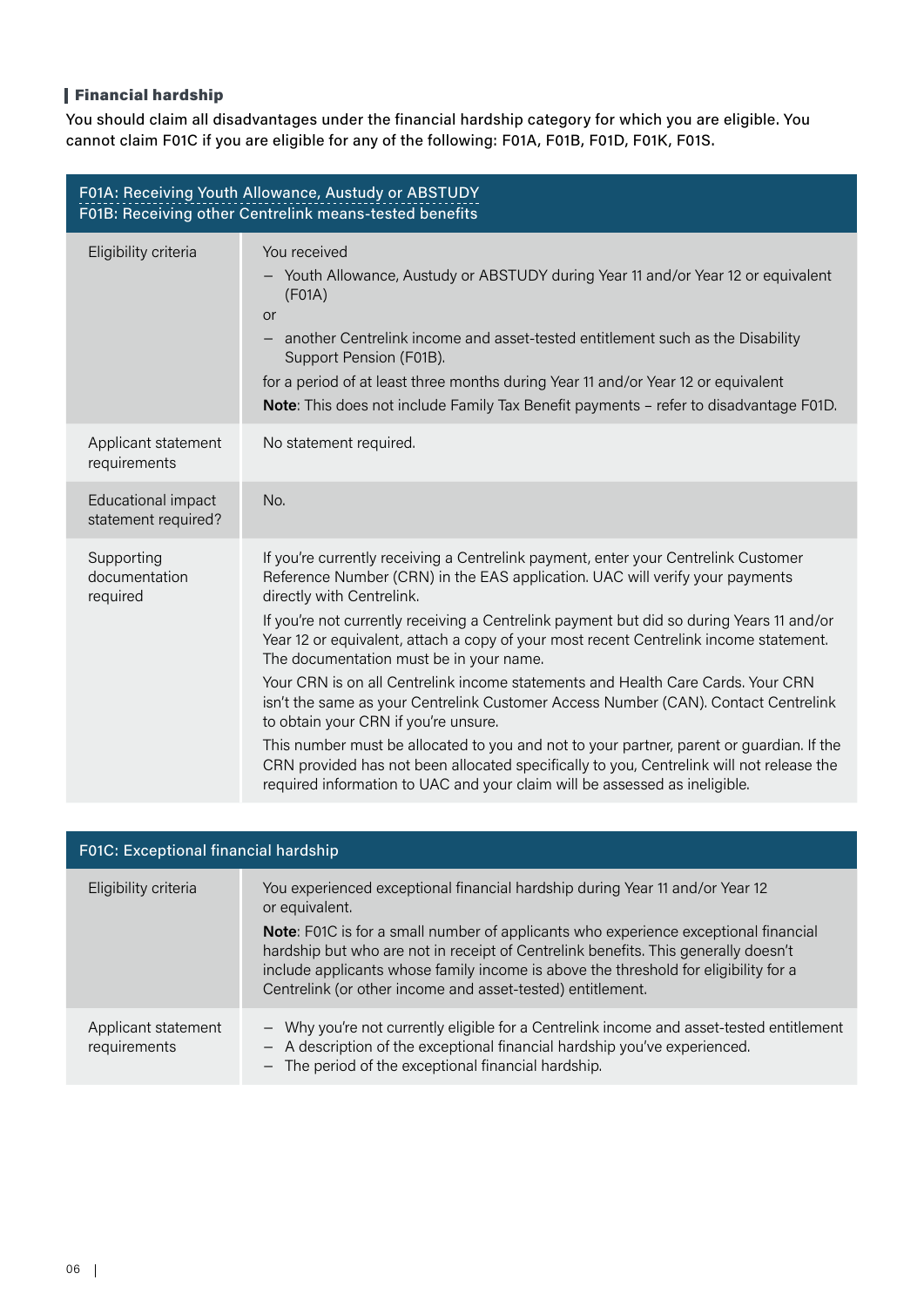| F01C: Exceptional financial hardship      |                                                                                                                                                                                                                                                                                                                                                                                                                                                                                                                                                                                                                                                                                                                         |  |
|-------------------------------------------|-------------------------------------------------------------------------------------------------------------------------------------------------------------------------------------------------------------------------------------------------------------------------------------------------------------------------------------------------------------------------------------------------------------------------------------------------------------------------------------------------------------------------------------------------------------------------------------------------------------------------------------------------------------------------------------------------------------------------|--|
| Educational impact<br>statement required? | Yes.                                                                                                                                                                                                                                                                                                                                                                                                                                                                                                                                                                                                                                                                                                                    |  |
| Supporting<br>documentation<br>required   | Documents to show your complete financial picture. These may include:<br>- an ATO Notice of Financial Assessment for the last financial year and copies of pay<br>slips for the last two months<br>a copy of a Health Care Card<br>a copy of a statement with details of any Centrelink income and asset-tested<br>entitlement you're receiving (this may include Family Tax Benefit A)<br>any other documents to demonstrate your exceptional financial hardship.<br>If you're living with your parent/s (or with a partner) and you're being financially<br>supported, you must also provide evidence of your parent/s or partner's income<br>(eg an ATO Notice of Financial Assessment for the last financial year). |  |
|                                           | If you're being financially supported by your parent/s (whether you're living with them<br>or not), they must also prepare a statement which states that they're supporting you. In<br>the statement they must also provide details of any other dependent children, including<br>their ages and whether or not they are tertiary students living at or away from home.                                                                                                                                                                                                                                                                                                                                                 |  |

| F01D: Receiving Family Tax Benefit Part A |                                                                                                                                                                                                                                                                                                                                                                                        |
|-------------------------------------------|----------------------------------------------------------------------------------------------------------------------------------------------------------------------------------------------------------------------------------------------------------------------------------------------------------------------------------------------------------------------------------------|
| Eligibility criteria                      | Your parent/s or guardian/s received Family Tax Benefit Part A during Year 11 and/or<br>Year 12 or equivalent.                                                                                                                                                                                                                                                                         |
| Applicant statement<br>requirements       | No statement required.                                                                                                                                                                                                                                                                                                                                                                 |
| Educational impact<br>statement required? | No.                                                                                                                                                                                                                                                                                                                                                                                    |
| Supporting<br>documentation<br>required   | A Centrelink income statement issued to your parent/s or guardian/s demonstrating<br>their receipt of Family Tax Benefit Part A, or<br>A Centrelink family assistance letter that has been issued to your parent/s or<br>guardian/s demonstrating their receipt of Family Tax Benefit Part A.                                                                                          |
|                                           | <b>Important information</b>                                                                                                                                                                                                                                                                                                                                                           |
|                                           | The Centrelink income statement or family assistance letter must be dated within the<br>period of your Year 11 and/or Year 12 or equivalent.                                                                                                                                                                                                                                           |
|                                           | Your parent/s or guardian/s can view and download their Centrelink income statement<br>by logging in to their Centrelink online account, or myGov if they have set up an account.<br>To obtain a Centrelink family assistance letter your parent/s or guardian/s must call or visit<br>a Centrelink office; you will need to allow at least a week for Centrelink to issue the letter. |
|                                           | Note: If your surname or residential address is different from your parent/guardian's,<br>upload a copy of your birth certificate or other document(s) that verify your relationship.                                                                                                                                                                                                  |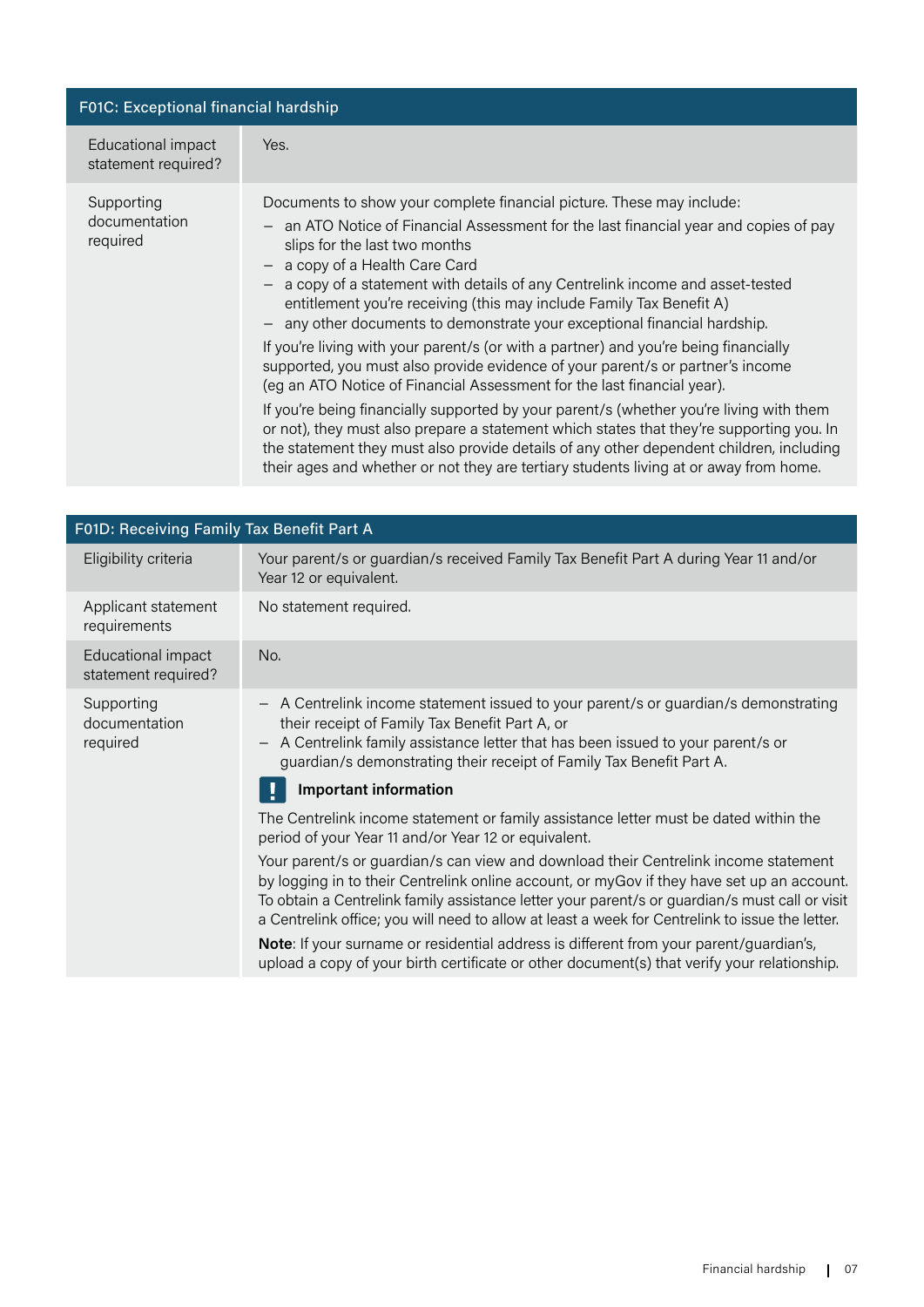| F01K: Receiving one or more of the following: JobKeeper, COVID-19 Disaster Payment, JobSaver, Pandemic<br><b>Leave Disaster Payment</b> |                                                                                                                                                                                                                                                                                                                                                                                                                                                                                                                                                                                                                                                                                                                                                                                                                                                                                                                                                                                                                                                                                                                                                                                                                                                                                                                                                                                                                                                                                                                                                                                                                                                                                                                                                                                                                                                                                                                                                             |  |
|-----------------------------------------------------------------------------------------------------------------------------------------|-------------------------------------------------------------------------------------------------------------------------------------------------------------------------------------------------------------------------------------------------------------------------------------------------------------------------------------------------------------------------------------------------------------------------------------------------------------------------------------------------------------------------------------------------------------------------------------------------------------------------------------------------------------------------------------------------------------------------------------------------------------------------------------------------------------------------------------------------------------------------------------------------------------------------------------------------------------------------------------------------------------------------------------------------------------------------------------------------------------------------------------------------------------------------------------------------------------------------------------------------------------------------------------------------------------------------------------------------------------------------------------------------------------------------------------------------------------------------------------------------------------------------------------------------------------------------------------------------------------------------------------------------------------------------------------------------------------------------------------------------------------------------------------------------------------------------------------------------------------------------------------------------------------------------------------------------------------|--|
| Eligibility criteria                                                                                                                    | Your parent/s or guardian/s received one - or a combination - of the following for a<br>total of at least three months during your Year 11 and/or Year 12 (or equivalent) studies:<br>JobKeeper<br>- JobSaver<br><b>COVID-19 Disaster Payment</b><br>- Pandemic Leave Disaster Payment.<br>For the Pandemic Leave Disaster Payment to be considered, your parent or guardian<br>must have received the payment because they self-isolated or quarantined to care for<br>someone who:<br>had COVID-19<br>$\qquad \qquad -$<br>had been in close contact with a person who had COVID-19.                                                                                                                                                                                                                                                                                                                                                                                                                                                                                                                                                                                                                                                                                                                                                                                                                                                                                                                                                                                                                                                                                                                                                                                                                                                                                                                                                                      |  |
| Applicant statement<br>requirements                                                                                                     | No statement required.                                                                                                                                                                                                                                                                                                                                                                                                                                                                                                                                                                                                                                                                                                                                                                                                                                                                                                                                                                                                                                                                                                                                                                                                                                                                                                                                                                                                                                                                                                                                                                                                                                                                                                                                                                                                                                                                                                                                      |  |
| Educational impact<br>statement required?                                                                                               | Yes, if applying on the basis of receiving Pandemic Leave Disaster Payment.                                                                                                                                                                                                                                                                                                                                                                                                                                                                                                                                                                                                                                                                                                                                                                                                                                                                                                                                                                                                                                                                                                                                                                                                                                                                                                                                                                                                                                                                                                                                                                                                                                                                                                                                                                                                                                                                                 |  |
| Supporting<br>documentation<br>required                                                                                                 | For JobKeeper and JobSaver<br>At least one of the following:<br>- an ATO print out<br>a letter or statement from an accountant/solicitor/bank or employer confirming<br>payment recipient's full name, payment type/name and detailing the amount of time<br>the payment has been received.<br>For COVID-19 Disaster Payment<br>At least one of the following:<br>- a Centrelink statement<br>- a letter or statement from an accountant/solicitor/bank or employer confirming<br>payment recipient's full name, payment type/name and detailing the amount of time<br>the payment has been received.<br><b>For Pandemic Leave Disaster Payment</b><br>At least one of the following:<br>a Centrelink statement<br>- a letter or statement from an accountant/solicitor/bank or employer confirming<br>payment recipient's full name, payment type/name and detailing the amount of time<br>the payment has been received<br>plus<br>an educational impact statement or independent statement verifying that your<br>parent or guardian received the payment because they self-isolated or quarantined<br>to care for someone who:<br>had COVID-19<br>had been in close contact with a person who had COVID-19.<br><b>Additional document requirements</b><br>Any letters from accountants/banks/solicitors or employers must be on letterhead<br>and dated within the period of the applicant's Year 11 and/or Year 12 (or equivalent)<br>studies.<br>Documents must include the payment recipient's full name, the payment type/name<br>and the payment amounts (cannot include payments of \$0) for a total period of at<br>least three months. (Payments don't have to be consecutive.)<br>If the payment recipient's surname or address is different to the applicant's surname<br>or address in the EAS application, the applicant must provide a birth certificate, or<br>other form of official documentation, to verify the familial relationship. |  |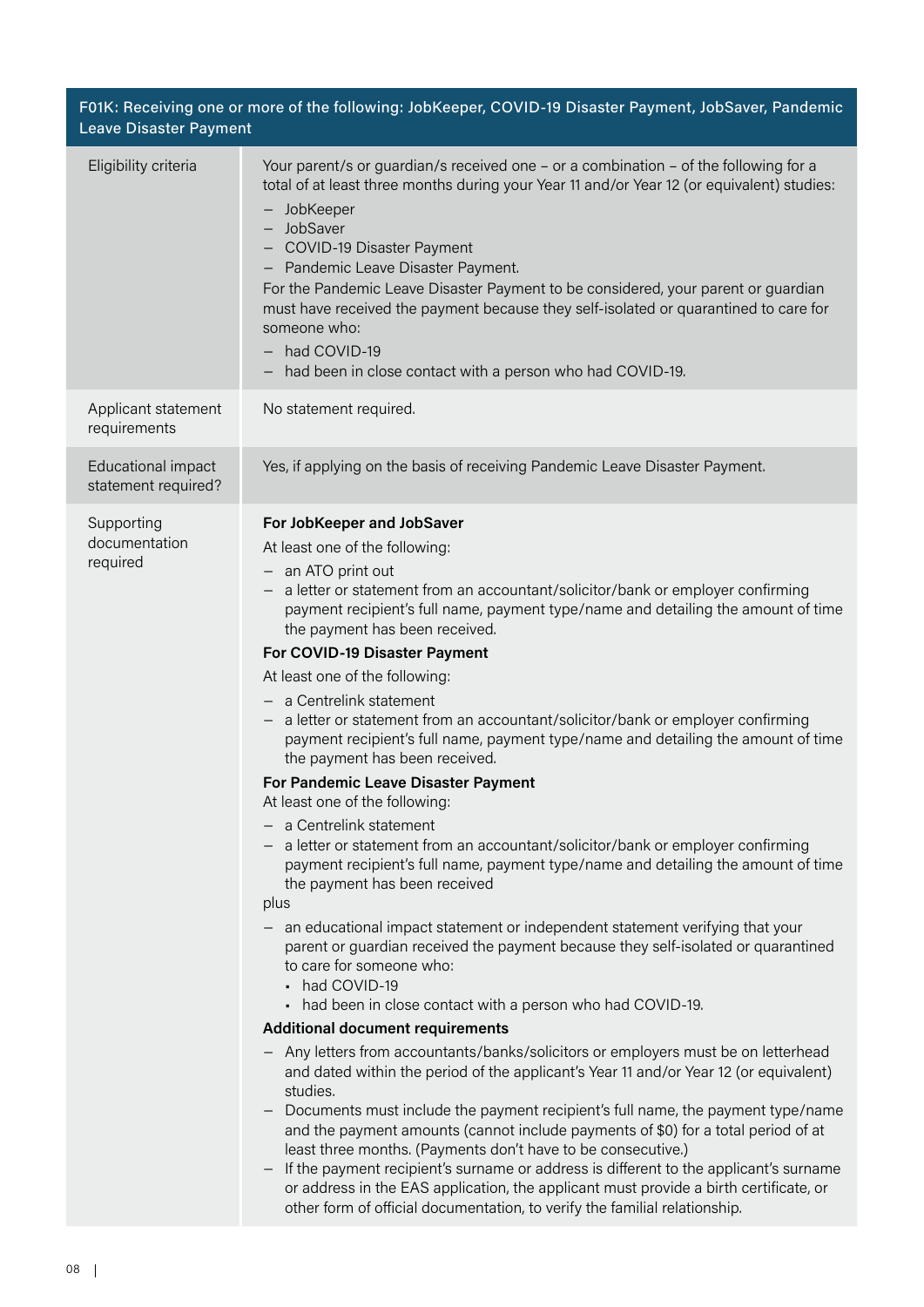| F01S: Receiving JobSeeker                 |                                                                                                                                                                                                                                                                                                                                                                                                                                                                                                           |
|-------------------------------------------|-----------------------------------------------------------------------------------------------------------------------------------------------------------------------------------------------------------------------------------------------------------------------------------------------------------------------------------------------------------------------------------------------------------------------------------------------------------------------------------------------------------|
| Eligibility criteria                      | Your parent/s or guardian/s received JobSeeker payments for a period of at least three<br>months during your Year 11 and/or Year 12 (or equivalent) studies.<br>If you received a JobSeeker payment in your own name for at least three months while<br>undertaking tertiary studies or equivalent, apply for EAS disadvantage F01B: Receiving<br>other Centrelink means-tested benefits.                                                                                                                 |
| Applicant statement<br>requirements       | No statement required.                                                                                                                                                                                                                                                                                                                                                                                                                                                                                    |
| Educational impact<br>statement required? | No.                                                                                                                                                                                                                                                                                                                                                                                                                                                                                                       |
| Supporting<br>documentation<br>required   | A Centrelink income statement issued to your parent/s or guardian/s demonstrating<br>their receipt of the JobSeeker allowance (as is the case with F01D (Family Tax Benefit).<br>The Centrelink income statement must be dated within the period you were in Year 11<br>and/or Year 12 or equivalent.<br>If your surname or residential address is different from the recipient's, you must provide a<br>birth certificate, or other form of official documentation, to verify the familial relationship. |

# Severe family disruption

| H01A: Death of an immediate family member/close friend |                                                                                                                                                                                                                                                                                                                                 |  |
|--------------------------------------------------------|---------------------------------------------------------------------------------------------------------------------------------------------------------------------------------------------------------------------------------------------------------------------------------------------------------------------------------|--|
| Eligibility criteria                                   | Your home environment was severely disrupted for a period of at least six months<br>due to the death of an immediate family member or close friend during Year 11 and/or<br>Year 12 or equivalent.<br>Note: If the deceased suffered a long-term illness/disability, you may also claim under<br>disadvantage H01B if eligible. |  |
| Applicant statement<br>requirements                    | $-$ The date of death.<br>- The nature of your relationship with the deceased.<br>The effect on your home environment and you personally.<br>The effect on your educational performance.                                                                                                                                        |  |
| Educational impact<br>statement required?              | Yes.                                                                                                                                                                                                                                                                                                                            |  |
| Supporting<br>documentation<br>required                | A copy of the death certificate or funeral notice.                                                                                                                                                                                                                                                                              |  |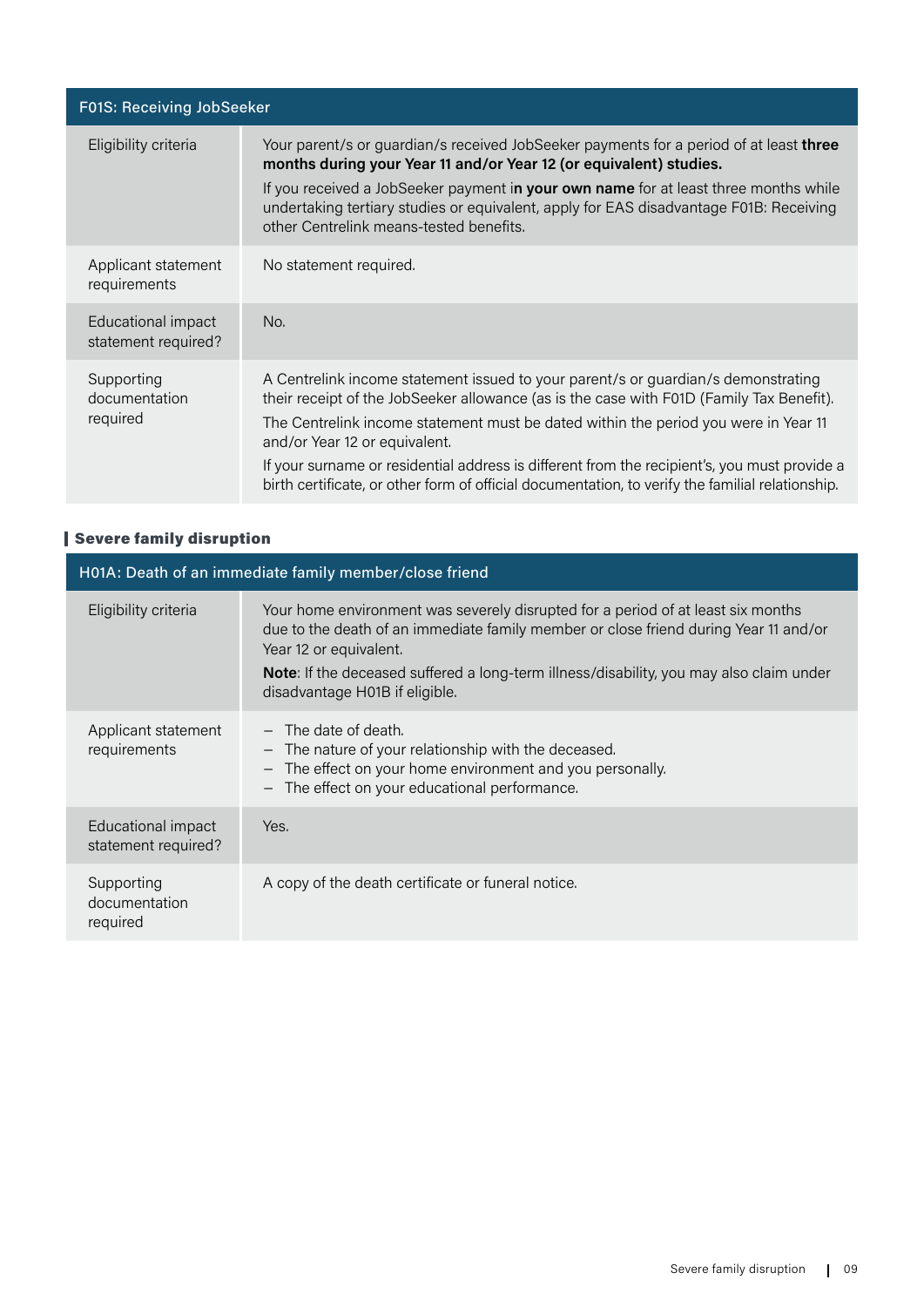# H01B: Life-threatening/severe illness of an immediate family member/close friend

| Eligibility criteria                      | Your home environment was severely disrupted for a period of at least six months due<br>to the severe or life-threatening illness/disability of an immediate family member or<br>close friend during Year 11 and/or Year 12 or equivalent. |
|-------------------------------------------|--------------------------------------------------------------------------------------------------------------------------------------------------------------------------------------------------------------------------------------------|
| Applicant statement<br>requirements       | - The nature of your relationship to the person with the illness/disability.<br>- The duration of the illness/disability and the school years involved.<br>- The effect on your home environment and you personally.                       |
| Educational impact<br>statement required? | Yes.                                                                                                                                                                                                                                       |
| Supporting<br>documentation<br>required   | A medical certificate/report giving full details of the length of illness and its severity.<br>Include information about treatment, medication, hospitalisation.                                                                           |

| H01C: Separation of parents or applicant  |                                                                                                                                                                                                                                                                                                                                                                                                                                                                                                                                                                                                                                                                                                                                                                                                     |  |
|-------------------------------------------|-----------------------------------------------------------------------------------------------------------------------------------------------------------------------------------------------------------------------------------------------------------------------------------------------------------------------------------------------------------------------------------------------------------------------------------------------------------------------------------------------------------------------------------------------------------------------------------------------------------------------------------------------------------------------------------------------------------------------------------------------------------------------------------------------------|--|
| Eligibility criteria                      | Your home environment was severely disrupted for a period of at least six months due<br>to the relationship breakdown and separation of your parents during Year 11 and/or<br>Year 12 or equivalent<br><b>or</b><br>You (the applicant) experienced separation due to relationship breakdown.<br><b>Note:</b> Applicants who provide evidence of the legal finalisation of a divorce during<br>Years 11 and/or Year 12 or equivalent will not be given consideration where there is no<br>evidence of disruption to the home environment.<br>In cases where the separation has caused ongoing criminal/legal matters, applicants<br>are encouraged to also claim H01D. In cases of separation where ongoing abuse or<br>assault has occurred, applicants are encouraged to also claim H04A or P01A. |  |
| Applicant statement<br>requirements       | Details of the period of family upheaval, including its duration and the school<br>years involved.<br>The date of separation.<br>$\overline{\phantom{m}}$<br>The effect on your home environment and you personally.                                                                                                                                                                                                                                                                                                                                                                                                                                                                                                                                                                                |  |
| Educational impact<br>statement required? | Yes. It must verify the date of separation and how the separation has affected your<br>studies.                                                                                                                                                                                                                                                                                                                                                                                                                                                                                                                                                                                                                                                                                                     |  |
| Supporting<br>documentation<br>required   | Any appropriate supporting documents, such as those relating to associated legal<br>proceedings (eg applications for divorce, finalisation of divorce documents and other<br>documentation showing the date of separation of the parties).                                                                                                                                                                                                                                                                                                                                                                                                                                                                                                                                                          |  |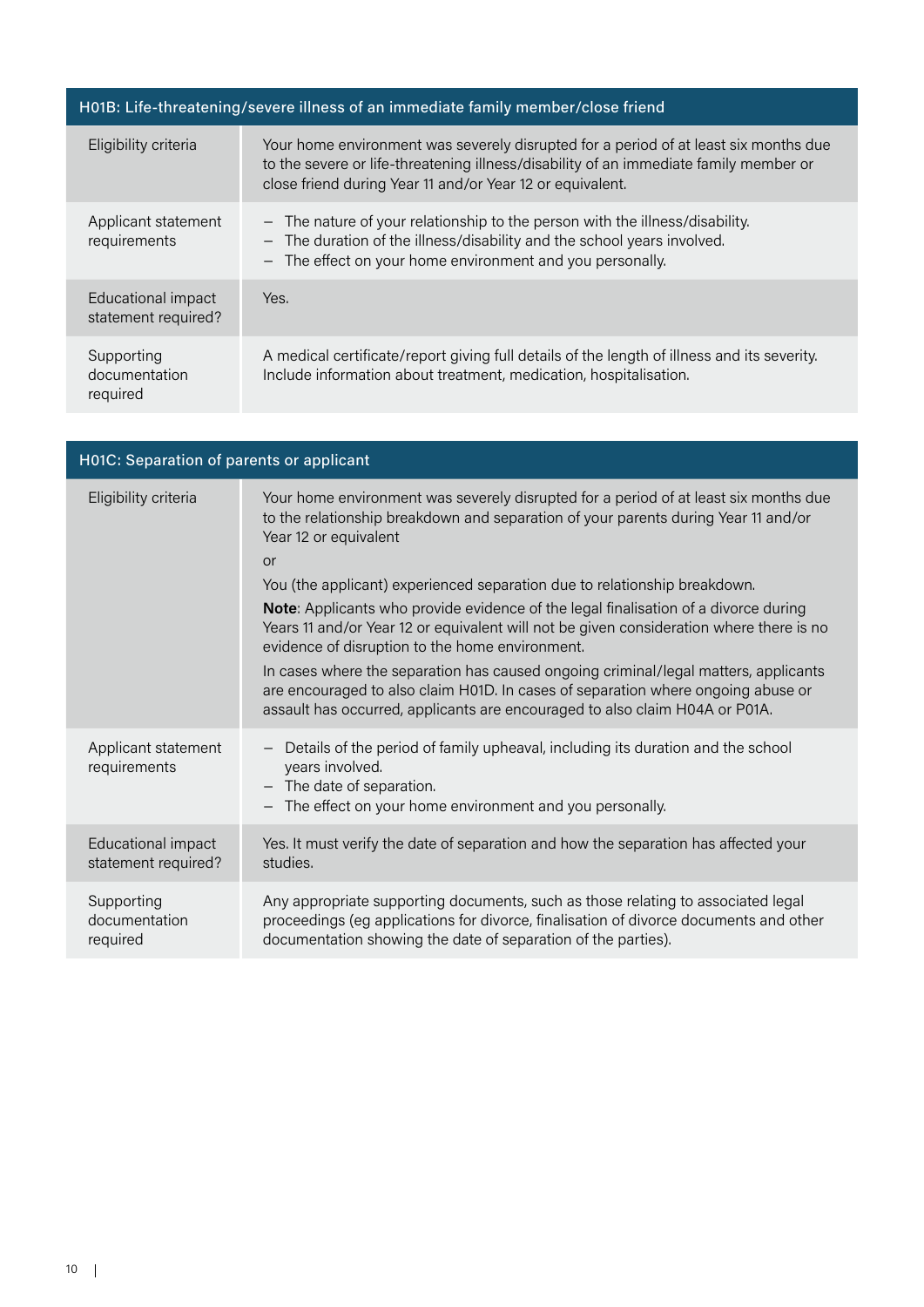| H01D: Criminal/legal matters for offences not committed by applicant |                                                                                                                                                                                                                                                                                                                                                                                                                                                                                                                                             |  |
|----------------------------------------------------------------------|---------------------------------------------------------------------------------------------------------------------------------------------------------------------------------------------------------------------------------------------------------------------------------------------------------------------------------------------------------------------------------------------------------------------------------------------------------------------------------------------------------------------------------------------|--|
| Eligibility criteria                                                 | Your home environment was severely disrupted for a period of at least six months due<br>to criminal/legal matters during Year 11 and/or Year 12 or equivalent.<br>Criminal/legal matters may include coronial inquiries, medical tribunals or police<br>investigations.<br><b>Note:</b> You cannot claim disadvantage for offences for which you've been convicted, or<br>for investigations or legal proceedings against you which have not yet been resolved.<br>You cannot claim for minor issues such as traffic/parking infringements. |  |
| Applicant statement<br>requirements                                  | Details of the type of criminal/legal matters, the duration of the matters and who the<br>$\overline{\phantom{m}}$<br>matters involved.<br>The effect on your home environment and you personally.                                                                                                                                                                                                                                                                                                                                          |  |
| Educational impact<br>statement required?                            | Yes.                                                                                                                                                                                                                                                                                                                                                                                                                                                                                                                                        |  |
| Supporting<br>documentation<br>required                              | A copy of documents relating to the criminal/legal matters (eg police fact sheets, bail<br>undertakings, coronial inquiries, medical tribunals, police investigations).                                                                                                                                                                                                                                                                                                                                                                     |  |

| H04A: Abuse of applicant, parents or sisters/brothers |                                                                                                                                                                                                                                                                                                                                                                                                                                                                                                                                                                                                                 |
|-------------------------------------------------------|-----------------------------------------------------------------------------------------------------------------------------------------------------------------------------------------------------------------------------------------------------------------------------------------------------------------------------------------------------------------------------------------------------------------------------------------------------------------------------------------------------------------------------------------------------------------------------------------------------------------|
| Eligibility criteria                                  | You, or your parents, or any of your siblings have experienced severe abuse for a period<br>of at least six months during Year 11 and/or Year 12 or equivalent.<br>This could include extreme physical or verbal torment at school or in the home<br>environment.<br>Note: You cannot claim for isolated or trivial instances that may have caused<br>you offence.                                                                                                                                                                                                                                              |
| Applicant statement<br>requirements                   | Details of the abusive situation including duration of the abuse and the school<br>years involved.<br>- Details of any absences from school because of the abusive situation.<br>The effect on your home environment and you personally.                                                                                                                                                                                                                                                                                                                                                                        |
| Educational impact<br>statement required?             | Yes.                                                                                                                                                                                                                                                                                                                                                                                                                                                                                                                                                                                                            |
| Supporting<br>documentation<br>required               | Medical certificates/reports giving details of the abuse, its duration and severity,<br>including:<br>- medical certificates/reports about any treatment, medication and/or hospitalisation<br>a letter from your school providing details of any absences from school and/or<br>$\overline{\phantom{m}}$<br>disruption to your learning (The document must be on the school letterhead and<br>must be signed by the principal or another senior person at the school.)<br>a copy of any legal proceedings (eg Apprehended Violence Order, Police Record<br>$\qquad \qquad -$<br>of Interview), if appropriate. |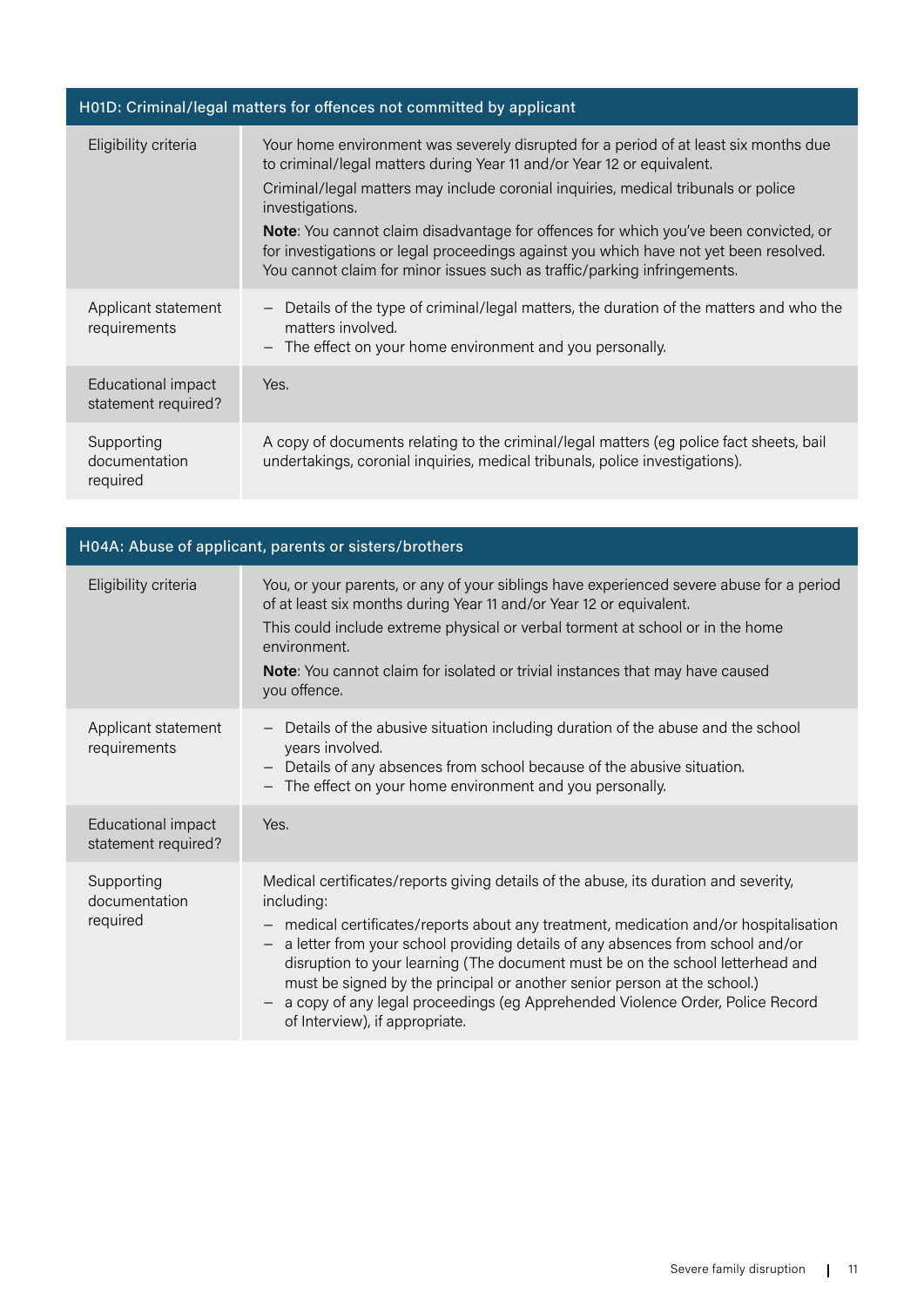| H04B: Out-of-home care status             |                                                                                                                                                                                                                                                                                                                                                                                                                                                    |
|-------------------------------------------|----------------------------------------------------------------------------------------------------------------------------------------------------------------------------------------------------------------------------------------------------------------------------------------------------------------------------------------------------------------------------------------------------------------------------------------------------|
| Eligibility criteria                      | You are currently placed, or have previously been placed, with an out-of-home care<br>(OOHC) provider due to government agency intervention. This includes:<br>authorised and supported kinship care arrangements<br>$\overline{\phantom{0}}$<br>short-term, long-term or foster care provided by a government and/or<br>$\qquad \qquad -$<br>non-government organisation<br>cases where adoption has taken place after an initial period of OOHC. |
| Applicant statement<br>requirements       | No statement required.                                                                                                                                                                                                                                                                                                                                                                                                                             |
| Educational impact<br>statement required? | No.                                                                                                                                                                                                                                                                                                                                                                                                                                                |
| Supporting<br>documentation<br>required   | At least one of the following:<br>A letter from your government or non-government organisation caseworker.<br>$\overline{\phantom{m}}$<br>The letter must:<br>• be written on appropriate letterhead<br>• include the name and date of birth of the applicant (young person)<br>include the date of removal<br>be signed and indicate the position of the author.<br>A current copy of placement papers from a Children's Court.                   |

| <b>N01D: Natural disasters</b>            |                                                                                                                                                                                                                                                                                                                                                                                                                                                                                                                                                                                                                                                                                   |  |
|-------------------------------------------|-----------------------------------------------------------------------------------------------------------------------------------------------------------------------------------------------------------------------------------------------------------------------------------------------------------------------------------------------------------------------------------------------------------------------------------------------------------------------------------------------------------------------------------------------------------------------------------------------------------------------------------------------------------------------------------|--|
| Eligibility criteria                      | Your education has been negatively impacted during Year 11 and/or 12 or equivalent<br>due to the impact of a natural disaster. Natural disasters in Australia can include, but<br>are not limited to, heatwaves, bushfires, droughts, floods, severe storms and tropical<br>cyclones, earthquakes, tsunamis and landslides. (healthdirect.gov.au)<br>COVID-19 school shutdowns, home education and absences due to illness are not<br>covered by this disadvantage.                                                                                                                                                                                                               |  |
| Applicant statement<br>requirements       | Details of the natural disaster, the duration of its impact and the school years<br>involved.<br>The effect on your home environment and you personally.<br>$\qquad \qquad -$                                                                                                                                                                                                                                                                                                                                                                                                                                                                                                     |  |
| Educational impact<br>statement required? | Yes.                                                                                                                                                                                                                                                                                                                                                                                                                                                                                                                                                                                                                                                                              |  |
| Supporting<br>documentation<br>required   | Evidence of any disaster relief payments or other payments from a state or federal<br>government body related to the specific natural disaster. These can be payments to:<br>- you, the applicant, or<br>- your parent/s (or guardian/s). In this case, the address to which the payment has<br>been made must match the address in your application.<br>If none of the above payments have been received, you must prove the educational<br>impact of the natural disaster to the same level as applicants who received payments.<br>This evidence can be in the form of:<br>- insurance documents<br>- socio-economic status reports<br>bank documents<br>government documents. |  |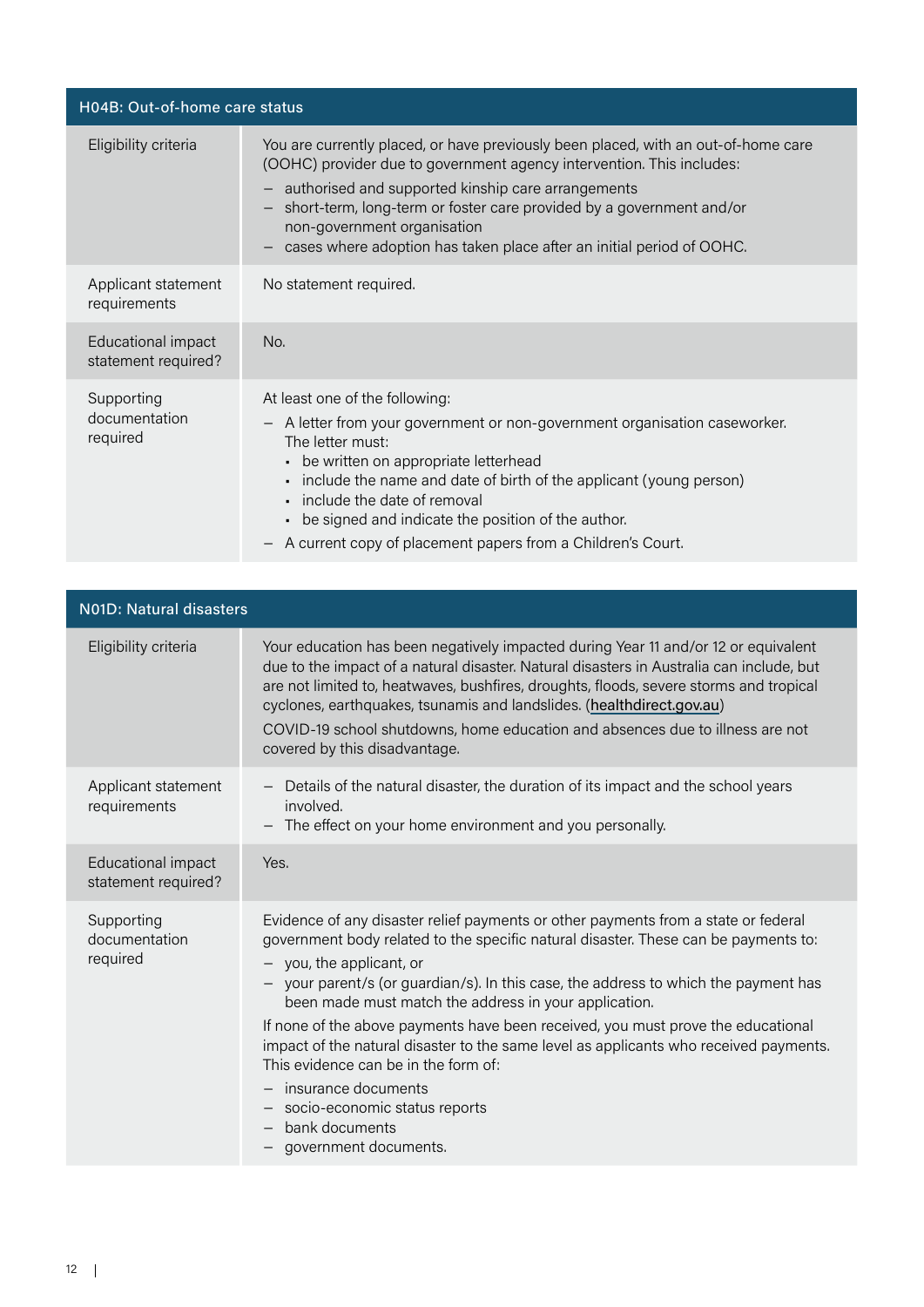# Excessive family responsibilities

| H03A: Excessive responsibility for care of children/other family members |                                                                                                                                                                                                                                                                                                                                                                                                                                                                                                                                                                                                                                                                                                                                                                                                                                                                                                          |  |
|--------------------------------------------------------------------------|----------------------------------------------------------------------------------------------------------------------------------------------------------------------------------------------------------------------------------------------------------------------------------------------------------------------------------------------------------------------------------------------------------------------------------------------------------------------------------------------------------------------------------------------------------------------------------------------------------------------------------------------------------------------------------------------------------------------------------------------------------------------------------------------------------------------------------------------------------------------------------------------------------|--|
| Eligibility criteria                                                     | You've had excessive responsibility for care of children and/or other family members for<br>a period of at least six months during Year 11 and/or 12 or equivalent. The care you have<br>been providing has been necessary (eg due to a medical condition, serious injury/<br>illness or circumstance in which the individual requires regular support and assistance)<br>and you have not been paid a wage or salary for the purpose of caring.                                                                                                                                                                                                                                                                                                                                                                                                                                                         |  |
| Applicant statement<br>requirements                                      | - Details of who you care for and why you're required to provide care.<br>The number of hours these responsibilities take each week.<br>$\overline{\phantom{m}}$<br>The period you've had these responsibilities and the school years involved.<br>$\overline{\phantom{m}}$<br>Details of support you've received from friends, family, neighbours or an agency.<br>$\overline{\phantom{m}}$<br>Details of the number and ages of residents in the household.<br>- Details of the illness or infirmity of any household members.<br>- The effect on your home environment and you personally.                                                                                                                                                                                                                                                                                                            |  |
| Educational impact<br>statement required?                                | Yes.                                                                                                                                                                                                                                                                                                                                                                                                                                                                                                                                                                                                                                                                                                                                                                                                                                                                                                     |  |
| Supporting<br>documentation<br>required                                  | Medical certificates/reports confirming the medical condition/disability of any family<br>members, where relevant.<br>Documentation confirming the number and ages of siblings resident in the<br>household (eg birth certificates).<br>- The employment status of your parents.<br>If you are in receipt of a Centrelink carer allowance include a recent Centrelink<br>$\qquad \qquad -$<br>income statement (issued in Year 11 and/or Year 12) to support your application. You<br>may still be eligible if you don't receive a Centrelink carer allowance.<br>Additional statements from a responsible person/people (eg doctor, lawyer, social<br>$\qquad \qquad -$<br>worker, religious or community leader). The responsible person must be aware of<br>your need to undertake excessive caring responsibilities and be able to explain how<br>this has impacted on your educational performance. |  |

| H03B: Required to work to support family or self |                                                                                                                                                                                                                                                                                                         |
|--------------------------------------------------|---------------------------------------------------------------------------------------------------------------------------------------------------------------------------------------------------------------------------------------------------------------------------------------------------------|
| Eligibility criteria                             | You've had excessive work requirements for a period of at least six months during<br>Year 11 and/or Year 12 or equivalent for at least one of the following reasons:<br>- supporting yourself, while living independently<br>- supporting your family<br>responsibility to work in the family business. |
| Applicant statement<br>requirements              | - The reason/s you have to work.<br>- The number of hours you work each week.<br>- The type of work you do.<br>- The period you've had these responsibilities and the school years involved.<br>The effect on your home environment and you personally.                                                 |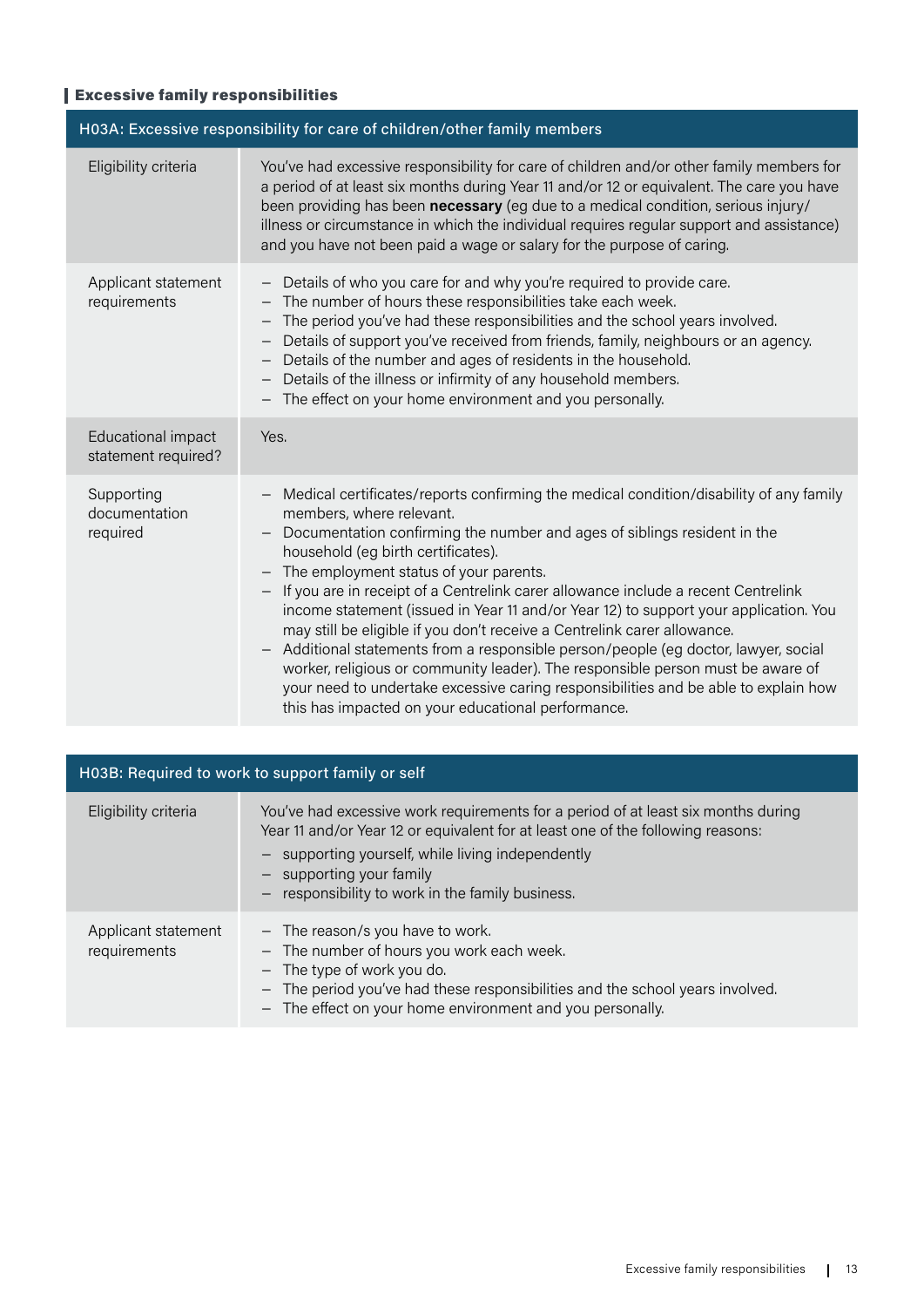| H03B: Required to work to support family or self |                                                                                                                                                                                                                                                                                                                                                                                                                                                                                                               |
|--------------------------------------------------|---------------------------------------------------------------------------------------------------------------------------------------------------------------------------------------------------------------------------------------------------------------------------------------------------------------------------------------------------------------------------------------------------------------------------------------------------------------------------------------------------------------|
| Educational impact<br>statement required?        | Yes.                                                                                                                                                                                                                                                                                                                                                                                                                                                                                                          |
| Supporting<br>documentation<br>required          | - A statement of service from your employer/s on the company letterhead.<br>- If you work in a family business, you'll need to provide independent verification of<br>your work requirements (eg business accountant).<br>- Additional statements from a responsible person/people (eg doctor, lawyer,<br>social worker, religious or community leader). The responsible person/people must<br>be aware of your need to work and be able to explain how this has impacted on your<br>educational performance. |
|                                                  | The statement/s of service must include:<br>$-$ your job title<br>period of employment including start date (and end date if no longer employed)<br>average number of hours worked per week.                                                                                                                                                                                                                                                                                                                  |

| H03C: Excessive responsibility for care of self with no family support |                                                                                                                                                                                                                                                                                                                                                                                                                                                                                                                                                                                      |
|------------------------------------------------------------------------|--------------------------------------------------------------------------------------------------------------------------------------------------------------------------------------------------------------------------------------------------------------------------------------------------------------------------------------------------------------------------------------------------------------------------------------------------------------------------------------------------------------------------------------------------------------------------------------|
| Eligibility criteria                                                   | You've had excessive responsibility for the care of yourself, while living independently,<br>with no family or partner support, for a period of at least six months during Year 11 and/<br>or Year 12 or equivalent.                                                                                                                                                                                                                                                                                                                                                                 |
| Applicant statement<br>requirements                                    | Details of why you're required to care for yourself, the period you've had this<br>$\overline{\phantom{m}}$<br>responsibility and the school years involved.<br>Details of any support you receive from friends, family, neighbours or an agency.<br>Details of your accommodation.<br>Details of your income and any other means of support, if relevant.<br>If relevant, details of your employment status.<br>The effect on your home environment and you personally.                                                                                                             |
| Educational impact<br>statement required?                              | Yes.                                                                                                                                                                                                                                                                                                                                                                                                                                                                                                                                                                                 |
| Supporting<br>documentation<br>required                                | Documentation substantiating:<br>• your independent residential status (eg lease documents, crisis accommodation)<br>• your employment status if relevant<br>all sources of income and other means of support.<br>Any Centrelink documents confirming 'Unreasonable to live at home' status.<br>Additional statements from a responsible person/people (eg registered health<br>professional, lawyer, accountant). The responsible person/people must be aware of<br>your need to care for yourself and be able to explain how this has impacted on your<br>educational performance. |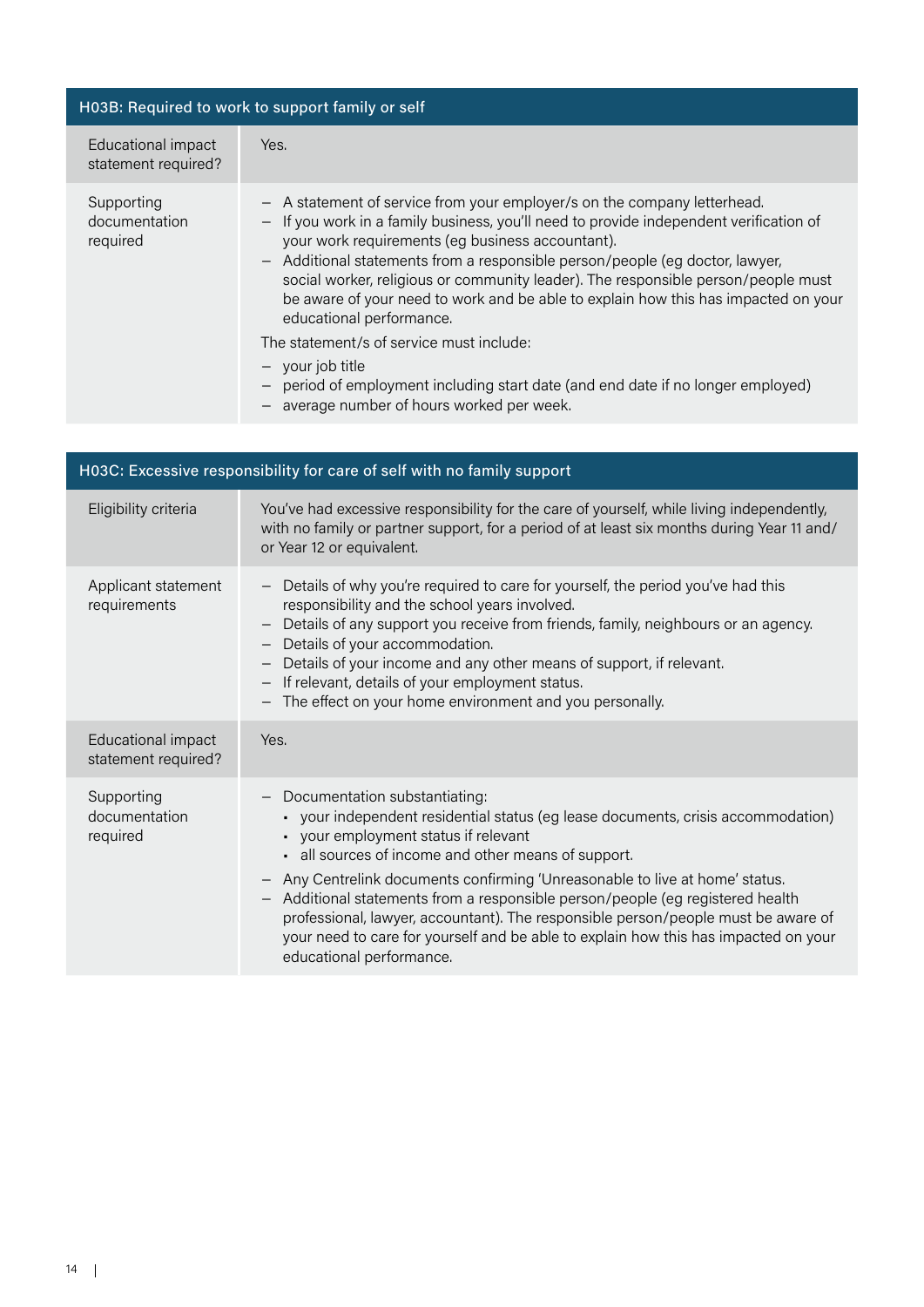# English language difficulty

| L01A: ESL/started school in Australia in Year 11 or Year 12 (current Australian Year 12 applicants only) |                                                                                                                                                                                                                                                                                                                                                                                                                                                                                                                                                                                                                                                                                                                                                                                                                                                                                                                                                                                                                                                                                                                                                                                                                                                                                                                                       |  |
|----------------------------------------------------------------------------------------------------------|---------------------------------------------------------------------------------------------------------------------------------------------------------------------------------------------------------------------------------------------------------------------------------------------------------------------------------------------------------------------------------------------------------------------------------------------------------------------------------------------------------------------------------------------------------------------------------------------------------------------------------------------------------------------------------------------------------------------------------------------------------------------------------------------------------------------------------------------------------------------------------------------------------------------------------------------------------------------------------------------------------------------------------------------------------------------------------------------------------------------------------------------------------------------------------------------------------------------------------------------------------------------------------------------------------------------------------------|--|
| Eligibility criteria                                                                                     | All of the following:<br>- you are a current Australian Year 12 applicant<br>- you experience difficulty with the English language<br>- you came directly to Australia from a non-English speaking country<br>- you began your education in an Australian school in Year 11 and/or Year 12<br>or equivalent.                                                                                                                                                                                                                                                                                                                                                                                                                                                                                                                                                                                                                                                                                                                                                                                                                                                                                                                                                                                                                          |  |
| Applicant statement<br>requirements                                                                      | - The country and the language in which you undertook your secondary education<br>before coming to Australia.<br>Details of English as a Second Language (ESL) support that you receive (eg at school<br>or outside of school, hours per week, the period you've been receiving this support).                                                                                                                                                                                                                                                                                                                                                                                                                                                                                                                                                                                                                                                                                                                                                                                                                                                                                                                                                                                                                                        |  |
| Educational impact<br>statement required?                                                                | Yes.                                                                                                                                                                                                                                                                                                                                                                                                                                                                                                                                                                                                                                                                                                                                                                                                                                                                                                                                                                                                                                                                                                                                                                                                                                                                                                                                  |  |
| Supporting<br>documentation<br>required                                                                  | - Copies of your school reports for your secondary education studies undertaken<br>before coming to Australia. These documents must be translated into English.<br>For more information about document translation, go to<br>uac.edu.au/eas-applications.<br>- At least one of the following documents confirming your date of first arrival in<br>Australia:<br>- international movement records from the Department of Home Affairs<br>- a notification confirming your date of first arrival in Australia on the letterhead of<br>the Department of Home Affairs<br>• your school's confirmation of your date of arrival or year of enrolment when you<br>first commenced studying in Australia<br>• your first immigration visa, showing the entry date stamp. (Note: Providing<br>an Immi Card or visa grant letter with no other documents is not enough for<br>assessment. UAC must be able to identify your date of entry into Australia.)<br>- An Intensive English Centre (IEC) record of attendance (if you attended an IEC).<br>- A record of attendance from each school you've attended. The record of attendance<br>must be issued on the school letterhead, be signed by the principal or another senior<br>person at your school, and confirm the period you attended the school. It is not a<br>record of absences. |  |

| L01B: ESL/started school in Australia in Years 7 to 10 (current Australian Year 12 applicants only) |                                                                                                                                                                                                                                                                                           |  |
|-----------------------------------------------------------------------------------------------------|-------------------------------------------------------------------------------------------------------------------------------------------------------------------------------------------------------------------------------------------------------------------------------------------|--|
| Eligibility criteria                                                                                | All of the following:<br>- You are a current Australian Year 12 applicant.<br>- You experience difficulty with the English language.<br>- You came directly to Australia from a non-English speaking country.<br>- You began your education in an Australian school during Years 7 to 10. |  |
| Applicant statement<br>requirements                                                                 | The country and the language in which you undertook your education before coming<br>to Australia.                                                                                                                                                                                         |  |
| Educational impact<br>statement required?                                                           | Yes.                                                                                                                                                                                                                                                                                      |  |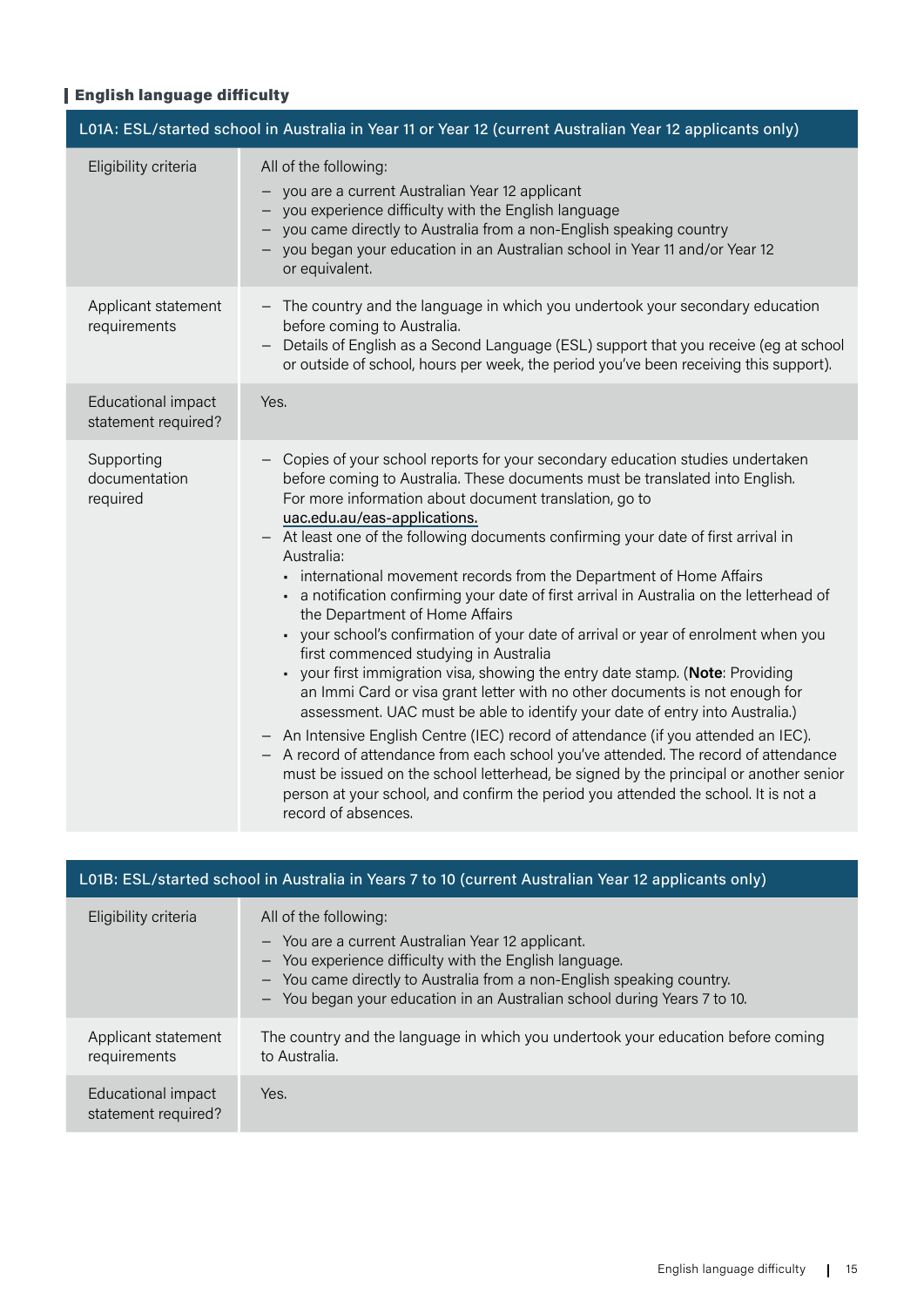#### L01B: ESL/started school in Australia in Years 7 to 10 (current Australian Year 12 applicants only)

Supporting documentation required

- − At least one of the following documents confirming your date of first arrival in Australia:
	- international movement records from the Department of Home Affairs
	- a notification confirming your date of first arrival in Australia on the letterhead of the Department of Home Affairs
	- your school's confirmation of your date of arrival or year of enrolment when you first commenced studying in Australia
	- your first immigration visa, showing the entry date stamp. (**Note:** Providing an Immi Card or visa grant letter with no other documents is not enough for assessment. UAC must be able to identify your date of entry into Australia.)
- − Record of attendance from an Intensive English Centre (IEC), if you attended an IEC.
- − Record of attendance from each school you've attended. The record of attendance must be issued on the school letterhead, be signed by the principal or another senior person at your school, and confirm the period you attended the school. It is not a record of absences.

| L01C: ESL/entered Australia in 2018 or later (post-school applicant) |                                                                                                                                                                                                                                                                                                                                                                                                                                                                                                                                                                                                                                                                                                                                                                                                                                                                                                     |  |
|----------------------------------------------------------------------|-----------------------------------------------------------------------------------------------------------------------------------------------------------------------------------------------------------------------------------------------------------------------------------------------------------------------------------------------------------------------------------------------------------------------------------------------------------------------------------------------------------------------------------------------------------------------------------------------------------------------------------------------------------------------------------------------------------------------------------------------------------------------------------------------------------------------------------------------------------------------------------------------------|--|
| Eligibility criteria                                                 | All of the following:<br>- You are a non-Year 12 applicant.<br>You experience difficulty with the English language.<br>$\qquad \qquad -$<br>- You came directly to Australia from a non-English speaking country in 2018 or after.<br>Before your arrival you didn't undertake any formal education at an institution where<br>$\qquad \qquad -$<br>the language of instruction was English.                                                                                                                                                                                                                                                                                                                                                                                                                                                                                                        |  |
| Applicant statement<br>requirements                                  | - The date you immigrated to Australia.<br>Details of your studies before and after you arrived in Australia (include years<br>$\qquad \qquad -$<br>studied, name of studies, name of institution, country, language of instruction,<br>studies completed or not, equivalent full-time years enrolled).                                                                                                                                                                                                                                                                                                                                                                                                                                                                                                                                                                                             |  |
| Educational impact<br>statement required?                            | No.                                                                                                                                                                                                                                                                                                                                                                                                                                                                                                                                                                                                                                                                                                                                                                                                                                                                                                 |  |
| Supporting<br>documentation<br>required                              | At least one of the following documents confirming your date of first arrival<br>in Australia:<br>international movement records from the Department of Home Affairs<br>$\blacksquare$<br>a notification confirming your date of first arrival in Australia on the letterhead of<br>٠<br>the Department of Home Affairs<br>your first immigration visa, showing the entry date stamp. (Note: Providing<br>$\blacksquare$<br>an Immi Card or visa grant letter with no other documents is not enough for<br>assessment. UAC must be able to identify your date of entry into Australia.)<br>- Copies of documentary evidence of studies undertaken in Australia.<br>Copies of documentary evidence of studies undertaken before you arrived in<br>Australia. These documents must be translated into English. For more information<br>about document translation, go to uac.edu.au/eas-applications. |  |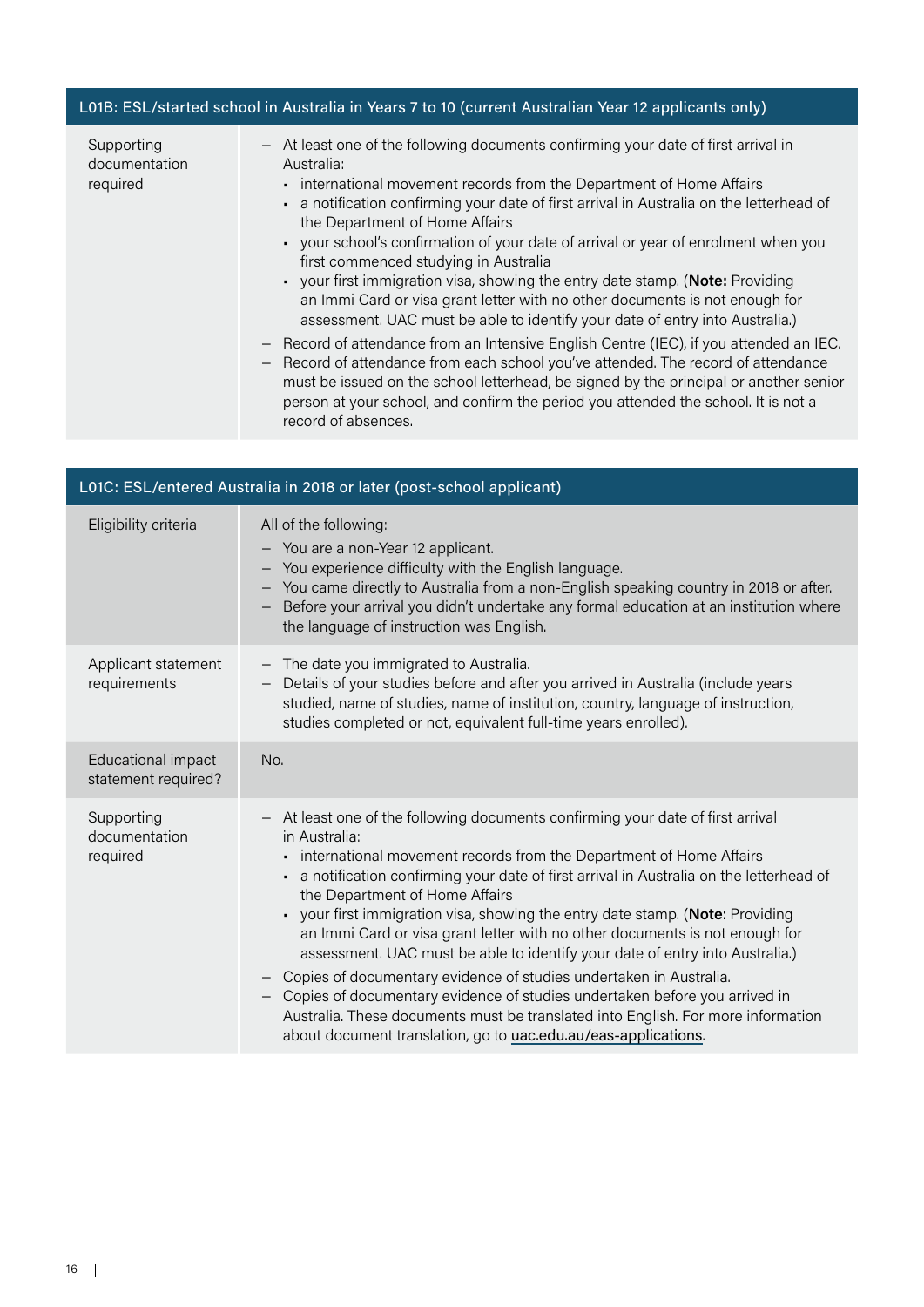### Personal illness/disability

| P01A: Disability or long-term medical condition                                   |                                                                                                                                                                                                                                                                                                                                                                                                                                                                                                                                                                                                                                                                                                                                                                                                                                                                                                                        |  |
|-----------------------------------------------------------------------------------|------------------------------------------------------------------------------------------------------------------------------------------------------------------------------------------------------------------------------------------------------------------------------------------------------------------------------------------------------------------------------------------------------------------------------------------------------------------------------------------------------------------------------------------------------------------------------------------------------------------------------------------------------------------------------------------------------------------------------------------------------------------------------------------------------------------------------------------------------------------------------------------------------------------------|--|
| Eligibility criteria                                                              | For a period of at least six months during Year 11 and/or Year 12 or equivalent you<br>experienced:<br>- a severe and long-term or a severe and recurrent medical/psychiatric condition<br>or disability<br>or<br>a learning, sensory, physical, psychological or other disability/disorder.<br>Applicants who have not sought and utilised recommended options (made by a<br>registered health professional) for their condition, disability, illness or disorder, may not<br>be assessed as eligible for P01A.<br>You're not eligible if you've suffered a series of minor illnesses, have an ongoing minor<br>medical condition stabilised by medication or if you become ill or suffer a condition that<br>affects your examination performance only. In addition, you are not eligible if you are<br>only receiving ongoing rehabilitation or treatment, where the commitment is less than<br>two hours per week. |  |
| Applicant statement<br>requirements                                               | - Details of your medical condition/disability in the period you've had your medical<br>condition/disability and the school years involved.<br>Details of treatment you have received for your medical condition/disability.                                                                                                                                                                                                                                                                                                                                                                                                                                                                                                                                                                                                                                                                                           |  |
| Educational impact<br>statement required?                                         | Yes.                                                                                                                                                                                                                                                                                                                                                                                                                                                                                                                                                                                                                                                                                                                                                                                                                                                                                                                   |  |
| Supporting<br>documentation<br>required                                           | - Medical impact statement.<br>Medical certificates/reports relating to the medical condition you have claimed.<br>Letter from your school that provides details of any absences from school and/or<br>disruption to your learning. The document must be on the school letterhead and<br>must be signed by the principal or another senior person at the school.                                                                                                                                                                                                                                                                                                                                                                                                                                                                                                                                                       |  |
| <b>Additional</b><br>requirements for<br>applicants with<br>learning disabilities | Applicant statement requirements:<br>- If you have not applied for disability provisions by NESA, you must explain why.<br>Supporting documentation required:<br>- If you have been granted disability provisions by NESA, provide a copy of<br>the Authority's disability provisions decision advice along with copies of any<br>documentation submitted to the Authority<br><b>or</b><br>If you have not been granted disability provisions by NESA, provide evidence of<br>clinical assessments conducted by a qualified professional such as an educational<br>or neuropsychologist or learning disability specialist using recognised valid, reliable<br>and standardised tests. These must have been undertaken within the last three years.                                                                                                                                                                     |  |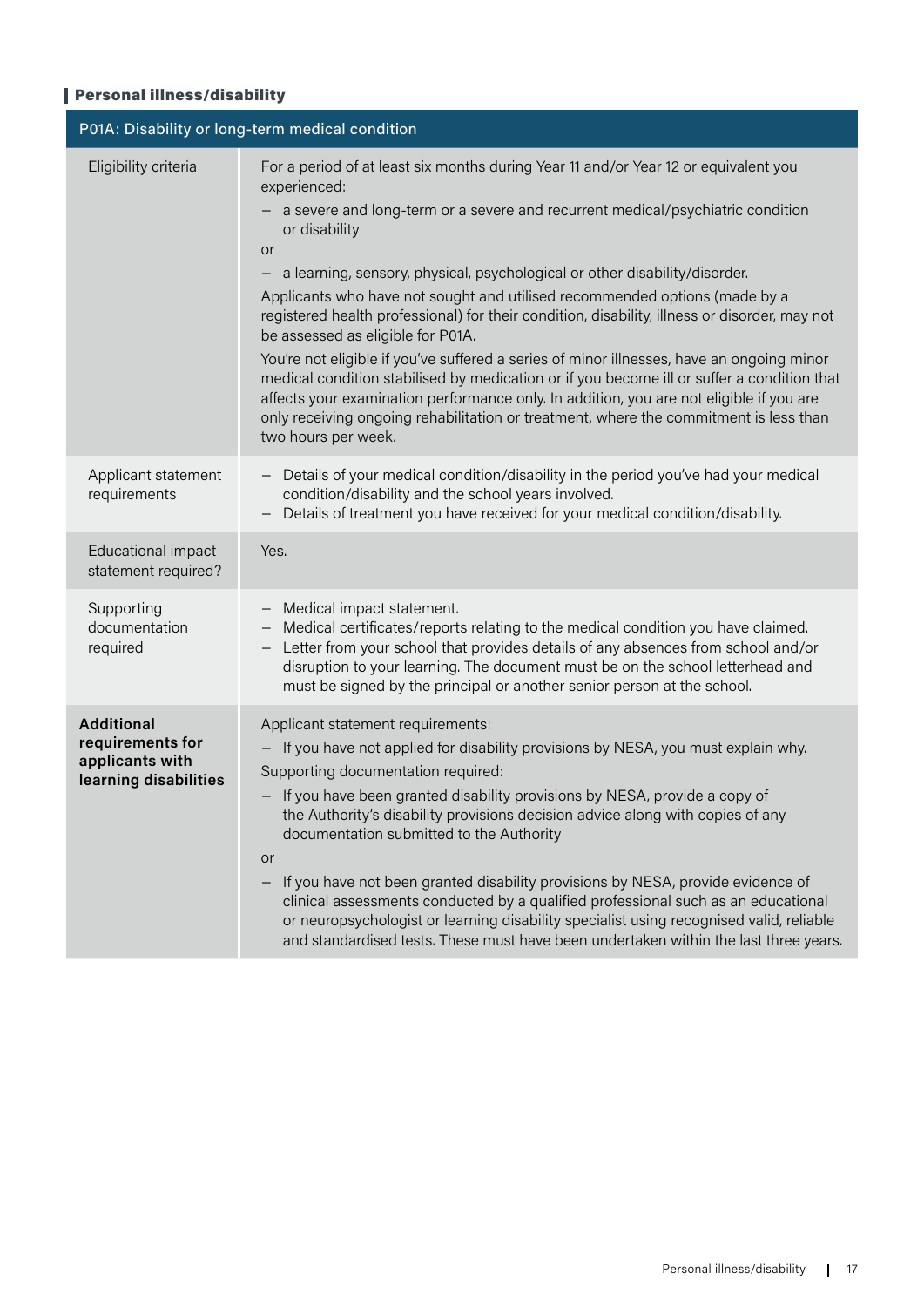# Refugee status

| R01A: Refugee status                      |                                                                                                                                                                                                                                                                                                                                                                                                                                                                                                                                                                                                                                           |
|-------------------------------------------|-------------------------------------------------------------------------------------------------------------------------------------------------------------------------------------------------------------------------------------------------------------------------------------------------------------------------------------------------------------------------------------------------------------------------------------------------------------------------------------------------------------------------------------------------------------------------------------------------------------------------------------------|
| Eligibility criteria                      | You are, or have previously been, the holder of one of the following Australian refugee<br>visas:<br>Global Special Humanitarian (subclass 202)<br>$\overline{\phantom{m}}$<br>Protection visa (subclass 866)<br>Refugee visas (subclass 200, 201, 203 and 204)<br>Temporary Protection visa (subclass 785)<br>Safe Haven Enterprise visa (subclass 790)                                                                                                                                                                                                                                                                                  |
| Applicant statement<br>requirements       | No statement required.                                                                                                                                                                                                                                                                                                                                                                                                                                                                                                                                                                                                                    |
| Educational impact<br>statement required? | No.                                                                                                                                                                                                                                                                                                                                                                                                                                                                                                                                                                                                                                       |
| Supporting<br>documentation<br>required   | At least one of the following documents confirming your refugee status:<br>your document for travel to Australia, showing the relevant visa subclass (eg<br>subclass 202)<br>your Australian Refugee or Humanitarian visa, showing the relevant visa subclass<br>$\overline{\phantom{m}}$<br>(eg subclass 202)<br>your United Nations High Commissioner for Refugees (UNHCR) registration<br>$\overline{\phantom{m}}$<br>your Red Cross registration<br>$-$<br>Note: Providing an Immi Card or visa grant letter with no other documents is not<br>enough for assessment. UAC must be able to identify your date of entry into Australia. |

# School environment

#### **Read page 2 for information about automatically generated applications**

| S01C: Attended a rural school during Year 11 and/or Year 12 |                                                                                                                                                                                                                                                                                                                                                                                                                                                                                                    |  |
|-------------------------------------------------------------|----------------------------------------------------------------------------------------------------------------------------------------------------------------------------------------------------------------------------------------------------------------------------------------------------------------------------------------------------------------------------------------------------------------------------------------------------------------------------------------------------|--|
| Eligibility criteria                                        | You attended an Australian rural school during Year 11 and/or Year 12 or equivalent.<br>A rural school is defined as being located in a town with:<br>a population of less than 10,000 people and a distance of at least 100km from the<br>nearest centre with a population of 10,000<br><b>OR</b><br>a population of less than 5,000 people and a distance between 50km and 99km<br>from the nearest centre with a population of 10,000.                                                          |  |
| Applicant statement<br>requirements                         | - The name of your school.<br>The period you attended the school.                                                                                                                                                                                                                                                                                                                                                                                                                                  |  |
| Educational impact<br>statement required?                   | No.                                                                                                                                                                                                                                                                                                                                                                                                                                                                                                |  |
| Supporting<br>documentation<br>required                     | Current Year 12 applicants do not need to supply any documents.<br>Non-Year 12 applicants require a letter from your school, which must:<br>be on the school letterhead and signed by the principal or another senior person at<br>$\qquad \qquad -$<br>the school<br>confirm the period you attended the school and the number of students in Year 12<br>verify the population of the town in which your school is located and the distance to<br>the nearest centre with a population of 10,000. |  |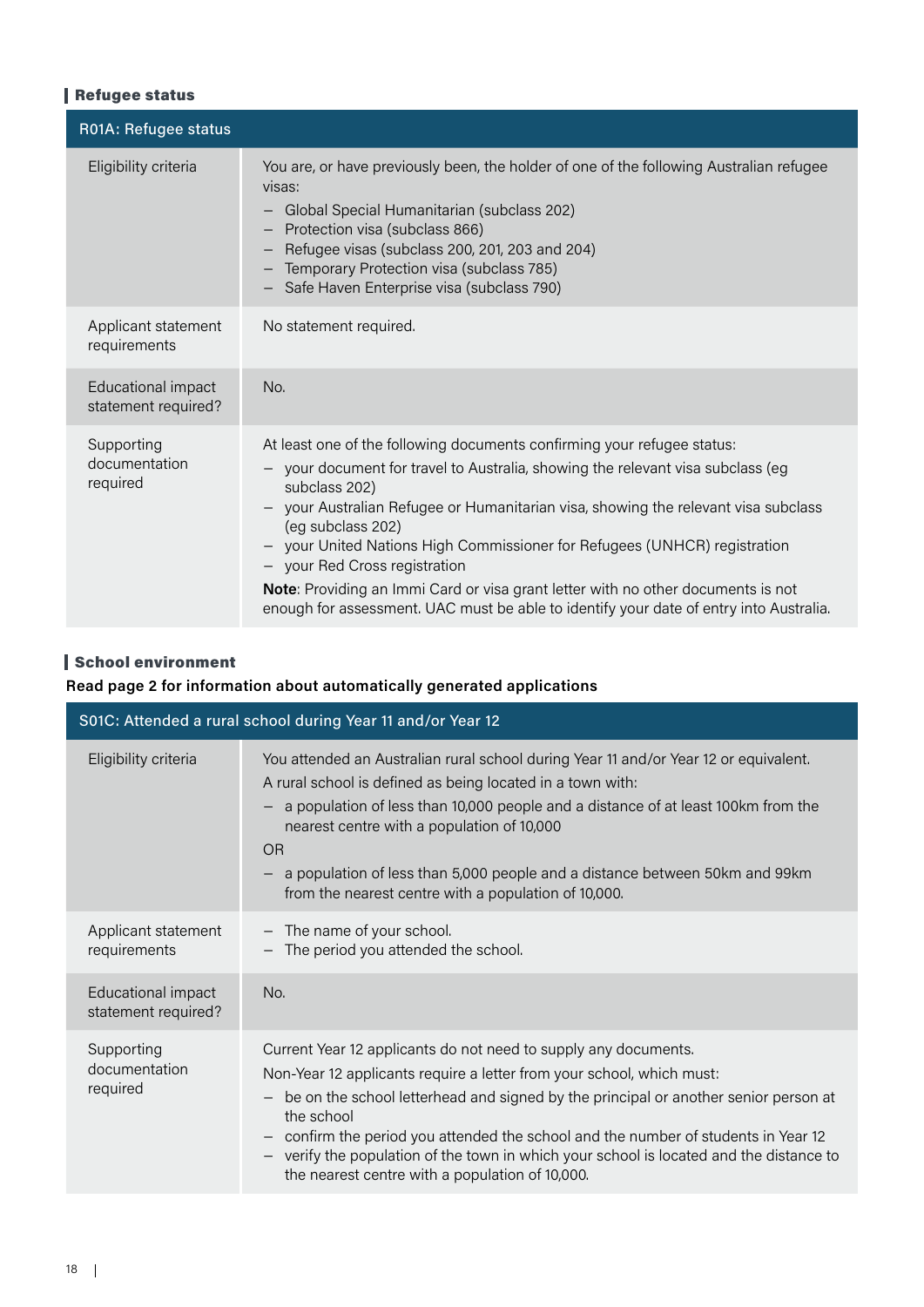| S01R: Australian Rural and Regional Schools (not S01C eligible)                                                                                                                                                                                                                                                                                                                                                                                                                                                                                                                                |  |  |
|------------------------------------------------------------------------------------------------------------------------------------------------------------------------------------------------------------------------------------------------------------------------------------------------------------------------------------------------------------------------------------------------------------------------------------------------------------------------------------------------------------------------------------------------------------------------------------------------|--|--|
| You attended an Australian rural or regional school during Year 11 and/or Year 12 or<br>equivalent.<br><b>Note:</b> Eligibility is based on the postcode of your school, not your residential address.<br>A school is classified as an Australian rural or regional school if the postcode for the<br>physical location of the school is classified as other than Major City by the Australian<br>Standard Geographical Classification (ASGC) system as provided by the Australian<br>Bureau of Statistics. Visit doctorconnect.gov.au to check the postcode classification of<br>your school. |  |  |
| - The name of your school.<br>- The period you attended the school.                                                                                                                                                                                                                                                                                                                                                                                                                                                                                                                            |  |  |
| No.                                                                                                                                                                                                                                                                                                                                                                                                                                                                                                                                                                                            |  |  |
| A record of attendance from your school. The record of attendance must be issued<br>on the school letterhead, be signed by the principal or another senior person at your<br>school, and confirm the period you attended the school. It is not a record of absences.                                                                                                                                                                                                                                                                                                                           |  |  |
|                                                                                                                                                                                                                                                                                                                                                                                                                                                                                                                                                                                                |  |  |

# **Questions?** Send an email to equity@uac.edu.au.

Please provide your EAS application number and full name in all email enquiries.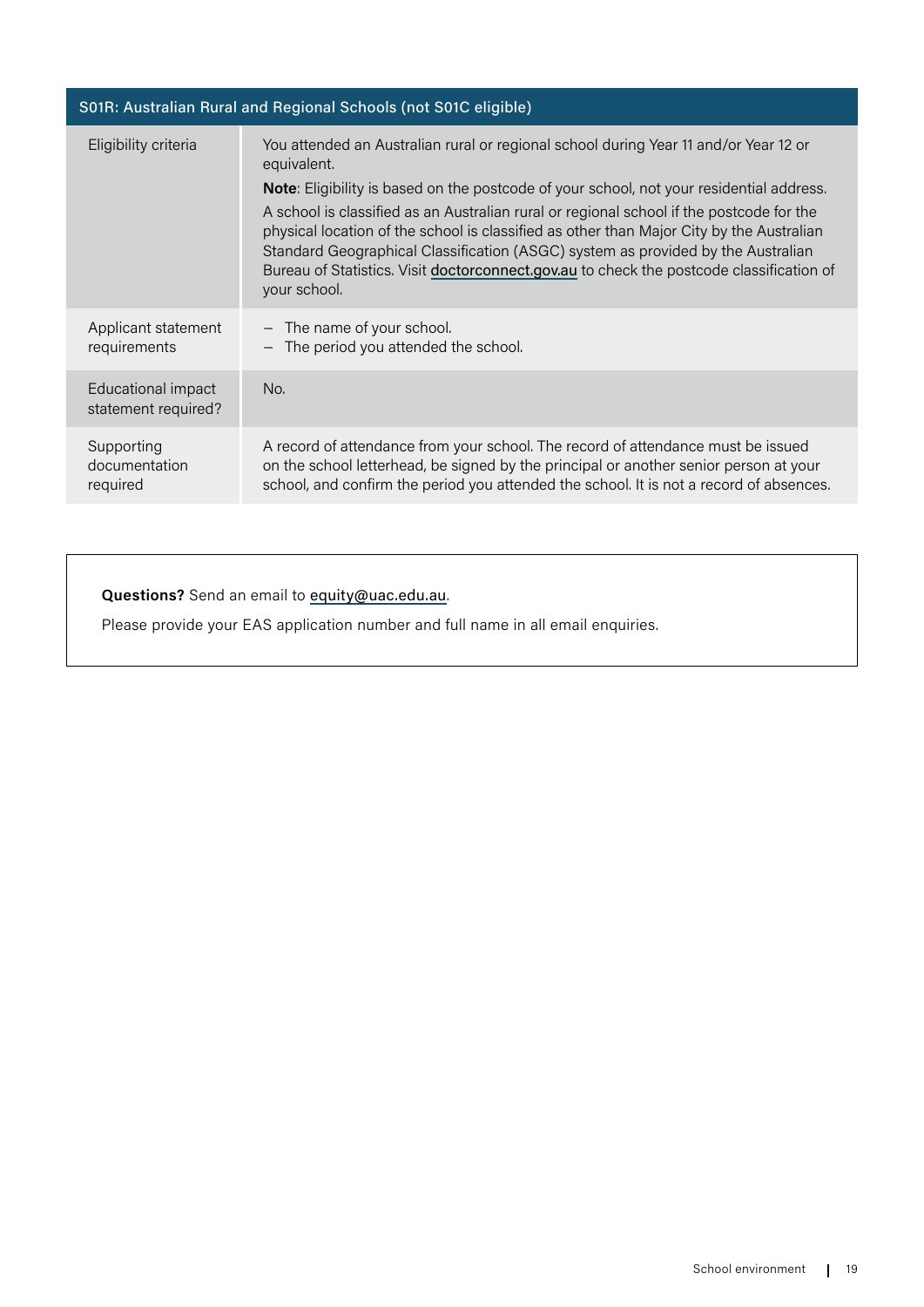#### **Application fee**

There is no fee to apply for the Educational Access Scheme, but there is a fee to apply for undergraduate admission through UAC. The undergraduate application fee will increase at midnight on Friday 30 September 2022.

#### **Your email address**

UAC will email you about your application, so you must provide a private (ie not schoolbased), up-to-date email address when you apply. To prevent emails from UAC reaching your junk folder, add the domain uac.edu.au to your list of safe email contacts.

It is your responsibility to check your emails regularly (including your junk emails) for any messages from UAC.

#### **Support for applicants with a disability**

If you have a disability and are having problems with the UAC application process, call us on (+61 2) 9752 0200 between 8.30am and 4.30pm (Sydney time) Monday to Friday or email us using the enquiry form at [uac.edu.au/contact](https://www.uac.edu.au/about/contact).

We will help you with your application.

#### **Confidentiality**

All information provided by applicants is treated as confidential according to UAC's Privacy Policy and institution privacy statements. Only authorised personnel at UAC and/or institutions will have access to your application.

Your personal information can only be released to a third party in special circumstances, such as where the law requires it, or where you give permission.

All UAC applications require you to declare that the information you provide is true and complete and to authorise UAC to use your information for specific purposes.

Read UAC's Privacy Policy and application declarations at uac.edu.au/privacy.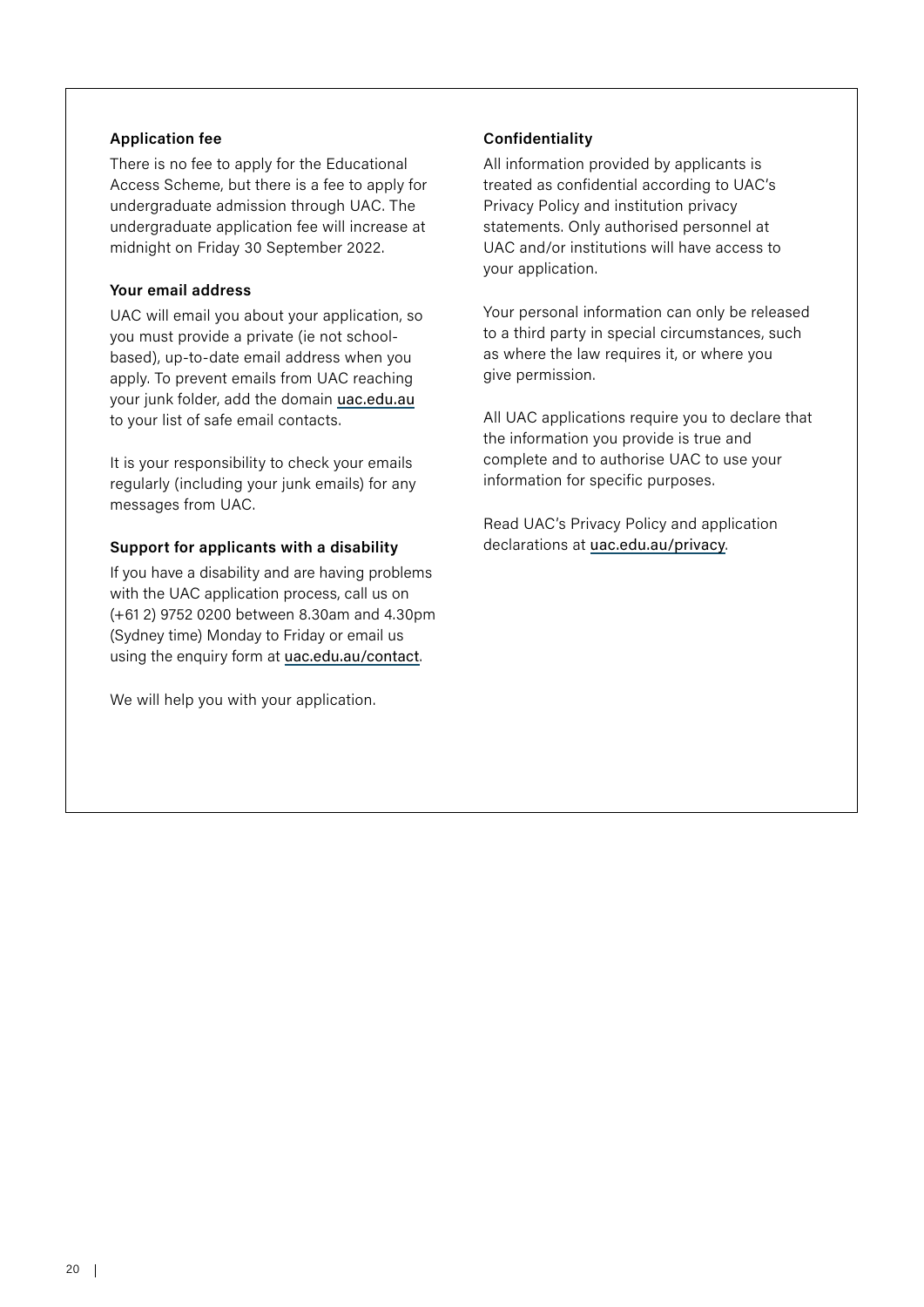# **Participating institutions: 2022 to 2023**

|                                                | Equity<br><b>Scholarships</b> | <b>Educational</b><br><b>Access Scheme</b> | <b>Schools Recommendation</b><br>Scheme |
|------------------------------------------------|-------------------------------|--------------------------------------------|-----------------------------------------|
| AIE Institute                                  |                               |                                            |                                         |
| Australian Catholic University                 | $\checkmark$                  | $\checkmark$                               | $\checkmark$                            |
| Australian College of Applied Professions      |                               |                                            |                                         |
| Australian College of Physical Education       |                               | $\checkmark$                               | $\checkmark$                            |
| Australian National University                 | $\checkmark$                  | $\checkmark$                               |                                         |
| <b>Charles Darwin University</b>               |                               |                                            |                                         |
| <b>Charles Sturt University</b>                | $\checkmark$                  | $\checkmark$                               | $\checkmark$                            |
| CQUniversity                                   |                               | $\checkmark$                               |                                         |
| <b>Griffith University</b>                     |                               | $\checkmark$                               |                                         |
| International College of Management,<br>Sydney | $\checkmark$                  | $\checkmark$                               | $\checkmark$                            |
| La Trobe University                            |                               | $\checkmark$                               |                                         |
| Macquarie University                           | $\checkmark$                  | $\checkmark$                               | ✓                                       |
| MIT Sydney                                     |                               |                                            |                                         |
| National Art School                            |                               |                                            | $\checkmark$                            |
| SAE Creative Media Institute                   |                               |                                            | $\checkmark$                            |
| <b>SIBT</b>                                    |                               |                                            |                                         |
| Southern Cross University                      | $\checkmark$                  | $\checkmark$                               |                                         |
| Torrens University Australia                   | $\checkmark$                  | ✓                                          | $\checkmark$                            |
| University of Canberra                         |                               | $\checkmark$                               | $\checkmark$                            |
| University of New England                      | $\checkmark$                  | $\checkmark$                               | $\checkmark$                            |
| University of Newcastle                        | $\checkmark$                  | $\checkmark$                               | $\checkmark$                            |
| University of Notre Dame Australia             |                               | $\checkmark$                               | $\checkmark$                            |
| University of Sydney                           | $\checkmark$                  | $\checkmark$                               | $\checkmark$                            |
| University of Technology Sydney                | $\checkmark$                  | $\checkmark$                               | $\checkmark$                            |
| University of Wollongong                       | $\checkmark$                  | $\checkmark$                               |                                         |
| UNSW Canberra at ADFA                          | $\checkmark$                  | $\checkmark$                               |                                         |
| <b>UNSW Sydney</b>                             | $\checkmark$                  | $\checkmark$                               | $\checkmark$                            |
| Western Sydney University                      | $\checkmark$                  | $\checkmark$                               | $\checkmark$                            |

Details of participating institutions are correct as at March 2022. Check the UAC website for updates.